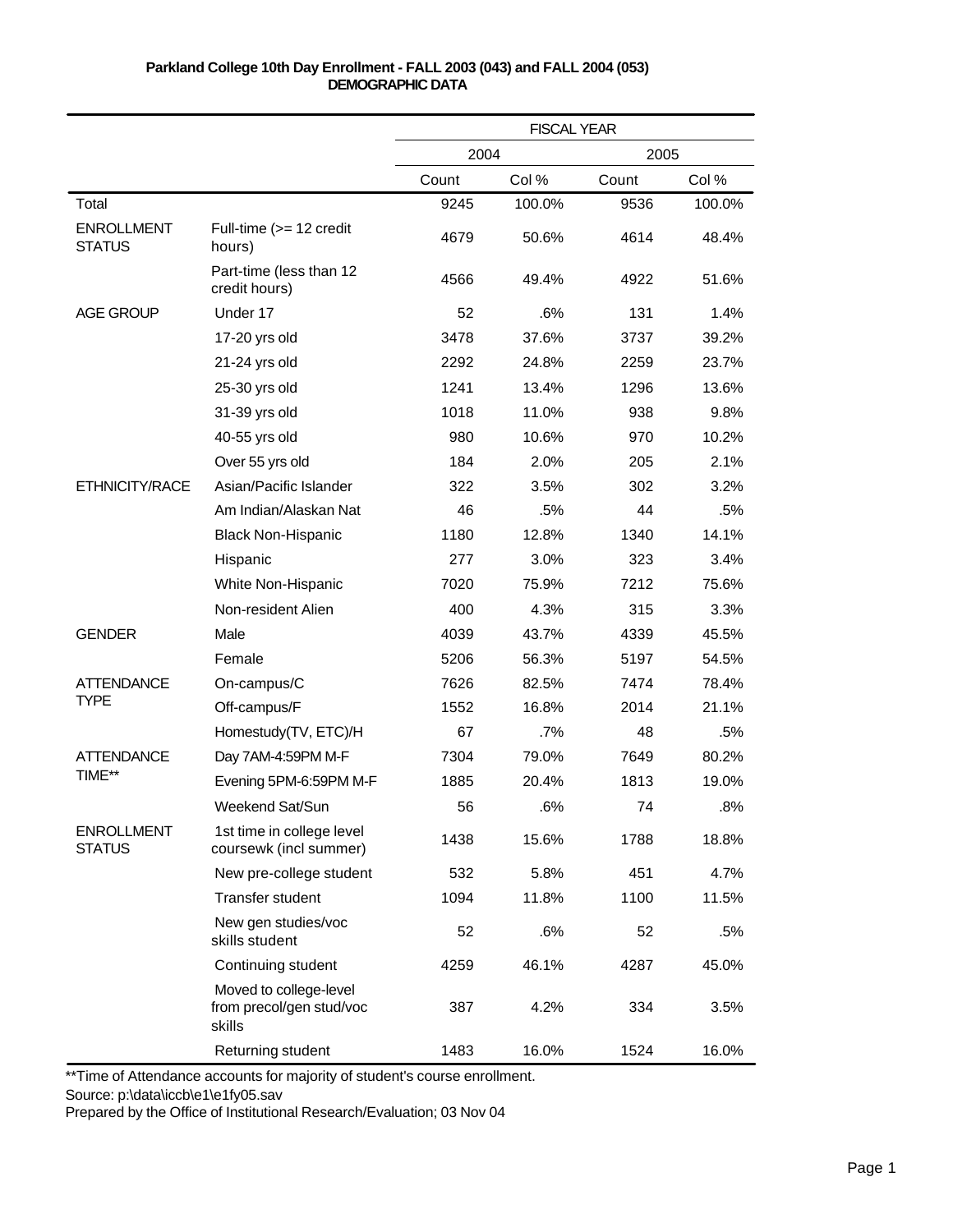|                                       |                                                     | <b>FISCAL YEAR</b> |        |       |        |
|---------------------------------------|-----------------------------------------------------|--------------------|--------|-------|--------|
|                                       |                                                     | 2004               |        | 2005  |        |
|                                       |                                                     | Count              | Col %  | Count | Col %  |
| <b>STUDENT LEVEL</b>                  | Freshman                                            | 4498               | 48.7%  | 4675  | 49.0%  |
|                                       | Sophomore                                           | 3196               | 34.6%  | 3350  | 35.1%  |
|                                       | HS student enrollee                                 | 52                 | .6%    | 123   | 1.3%   |
|                                       | Unclassified/other                                  | 1499               | 16.2%  | 1388  | 14.6%  |
| <b>RESIDENCY</b>                      | In-district                                         | 7110               | 76.9%  | 7218  | 75.7%  |
|                                       | Out-of-district                                     | 1606               | 17.4%  | 1921  | 20.1%  |
|                                       | State correct Inst                                  | 21                 | .2%    |       |        |
|                                       | Out-of-stat                                         | 117                | 1.3%   | 110   | 1.2%   |
|                                       | <b>Foreign Country</b>                              | 391                | 4.2%   | 287   | 3.0%   |
| <b>STUDENT</b>                        | Prepare for transfer                                | 1896               | 20.5%  | 1324  | 13.9%  |
| <b>INTENT</b>                         | Improve skills for present<br>job                   | 243                | 2.6%   | 214   | 2.2%   |
|                                       | Prepare for job<br>immediately after com<br>college | 1362               | 14.7%  | 1001  | 10.5%  |
|                                       | Prepare for GED/improve<br>basic ac skills          | 42                 | .5%    | 42    | .4%    |
|                                       | Personal interest - not<br>career oriented          | 265                | 2.9%   | 229   | 2.4%   |
|                                       | Other or unknown                                    | 5437               | 58.8%  | 6726  | 70.5%  |
| <b>ENROLLMENT</b><br><b>OBJECTIVE</b> | Complete one or several<br>courses                  | 2872               | 31.1%  | 3178  | 33.3%  |
|                                       | Complete a Certificate                              | 412                | 4.5%   | 301   | 3.2%   |
|                                       | Complete Assoc degree                               | 5961               | 64.5%  | 6057  | 63.5%  |
| <b>TRANSFER</b>                       | NOT planning transfer                               | 6918               | 74.8%  | 7909  | 82.9%  |
| <b>PLANS</b>                          | YES, planning transfer                              | 2327               | 25.2%  | 1627  | 17.1%  |
| <b>JTPA</b>                           | All other                                           | 9245               | 100.0% | 9536  | 100.0% |

\*\*Time of Attendance accounts for majority of student's course enrollment.

Source: p:\data\iccb\e1\e1fy05.sav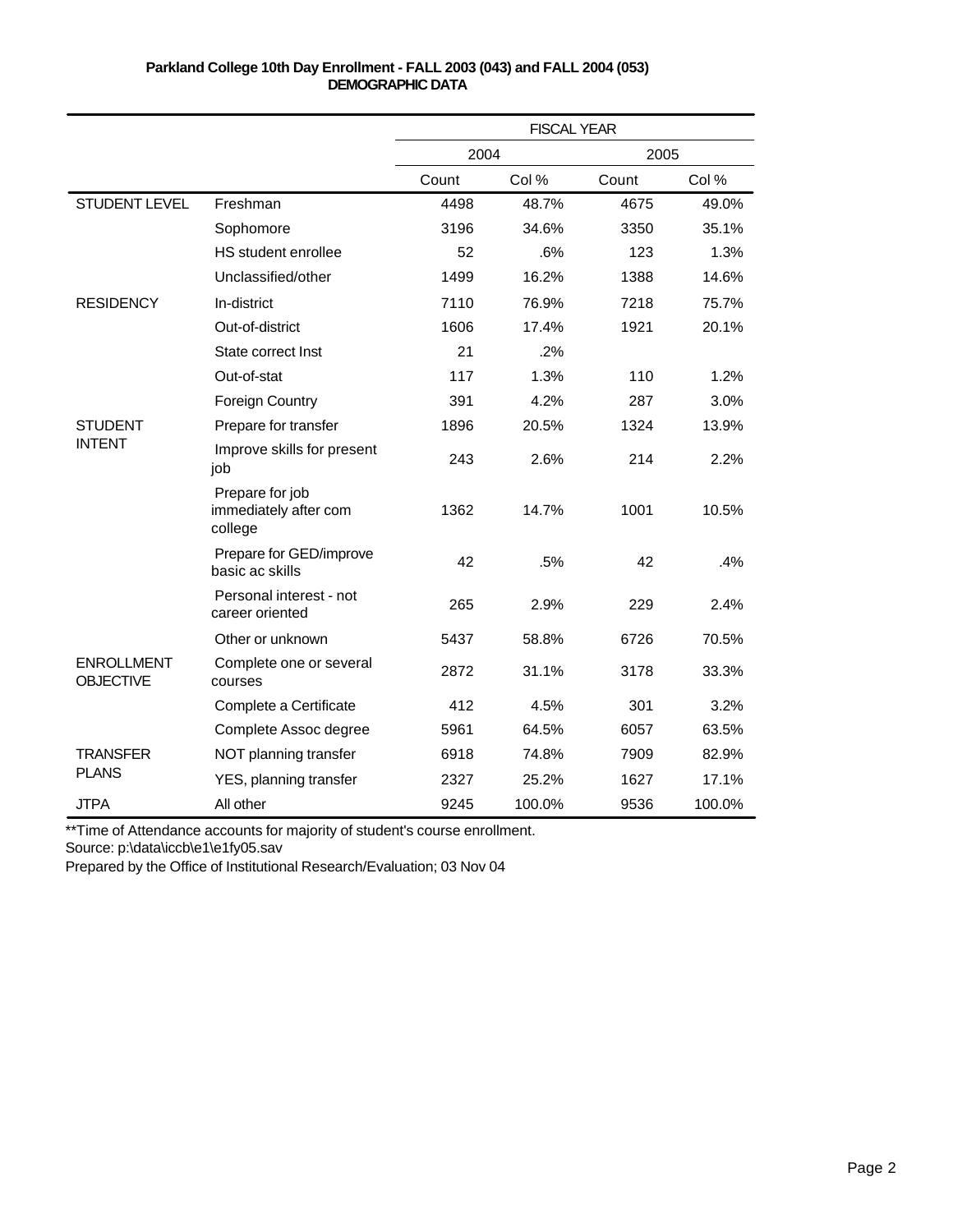|                       |                                                              | <b>FISCAL YEAR</b> |        |       |        |
|-----------------------|--------------------------------------------------------------|--------------------|--------|-------|--------|
|                       |                                                              | 2004               |        | 2005  |        |
|                       |                                                              | Count              | Col %  | Count | Col %  |
| <b>HIGHEST DEG</b>    | Assoc Deg/A                                                  | 224                | 2.4%   | 222   | 2.3%   |
| <b>EARNED</b>         | Bachelor Deg/B                                               | 413                | 4.5%   | 361   | 3.8%   |
|                       | Certificate/C                                                | 162                | 1.8%   | 144   | 1.5%   |
|                       | Doctoral/D                                                   | 35                 | .4%    | 27    | .3%    |
|                       | GED/G                                                        | 288                | 3.1%   | 317   | 3.3%   |
|                       | High School Dip/H                                            | 6355               | 68.7%  | 5608  | 58.8%  |
|                       | Master Deg/M                                                 | 127                | 1.4%   | 123   | 1.3%   |
|                       | None/N                                                       | 274                | 3.0%   | 900   | 9.4%   |
|                       | Other/O                                                      | 184                | 2.0%   | 179   | 1.9%   |
|                       | First Prof (Dental,<br>Law, etc)/P                           | 8                  | .1%    | 12    | .1%    |
|                       | Passed one college-level<br>course but did not<br>graduate/S | 332                | 3.6%   | 421   | 4.4%   |
|                       | Unknown/U                                                    | 843                | 9.1%   | 1222  | 12.8%  |
| <b>ATHLETIC AID</b>   | No Financial Assistance                                      | 9119               | 98.6%  | 9452  | 99.1%  |
|                       | Scholarship Athlete                                          | 126                | 1.4%   | 84    | .9%    |
| <b>SPORT</b>          | Not a Scholarship Athlete                                    | 9119               | 98.6%  | 9452  | 99.1%  |
| <b>W/ATHLETIC AID</b> | Basketball                                                   | 29                 | .3%    | 10    | .1%    |
|                       | Baseball (not soft)                                          | 37                 | .4%    | 16    | .2%    |
|                       | Track & X-C                                                  |                    |        | 3     | .0%    |
|                       | All other sports                                             | 60                 | .6%    | 55    | .6%    |
| Total                 |                                                              | 9245               | 100.0% | 9536  | 100.0% |

\*\*Time of Attendance accounts for majority of student's course enrollment.

Source: p:\data\iccb\e1\e1fy05.sav

Prepared by the Office of Institutional Research/Evaluation; 03 Nov 04

# **Parkland College 10th Day Enrollment - FALL 2003 (043) and FALL 2004 (053) RESIDENCY DATA**

|               |           |       | <b>FISCAL YEAR</b> |       |        |  |  |
|---------------|-----------|-------|--------------------|-------|--------|--|--|
|               |           | 2004  |                    | 2005  |        |  |  |
|               |           | Count | Col %              | Count | Col %  |  |  |
| Total         |           | 9245  | 100.0%             | 9536  | 100.0% |  |  |
| <b>COUNTY</b> | Adams     |       | $.1\%$             |       | .1%    |  |  |
|               | Alexander |       |                    |       | .0%    |  |  |

Source: p:\data\iccb\e1\e1fy05.sav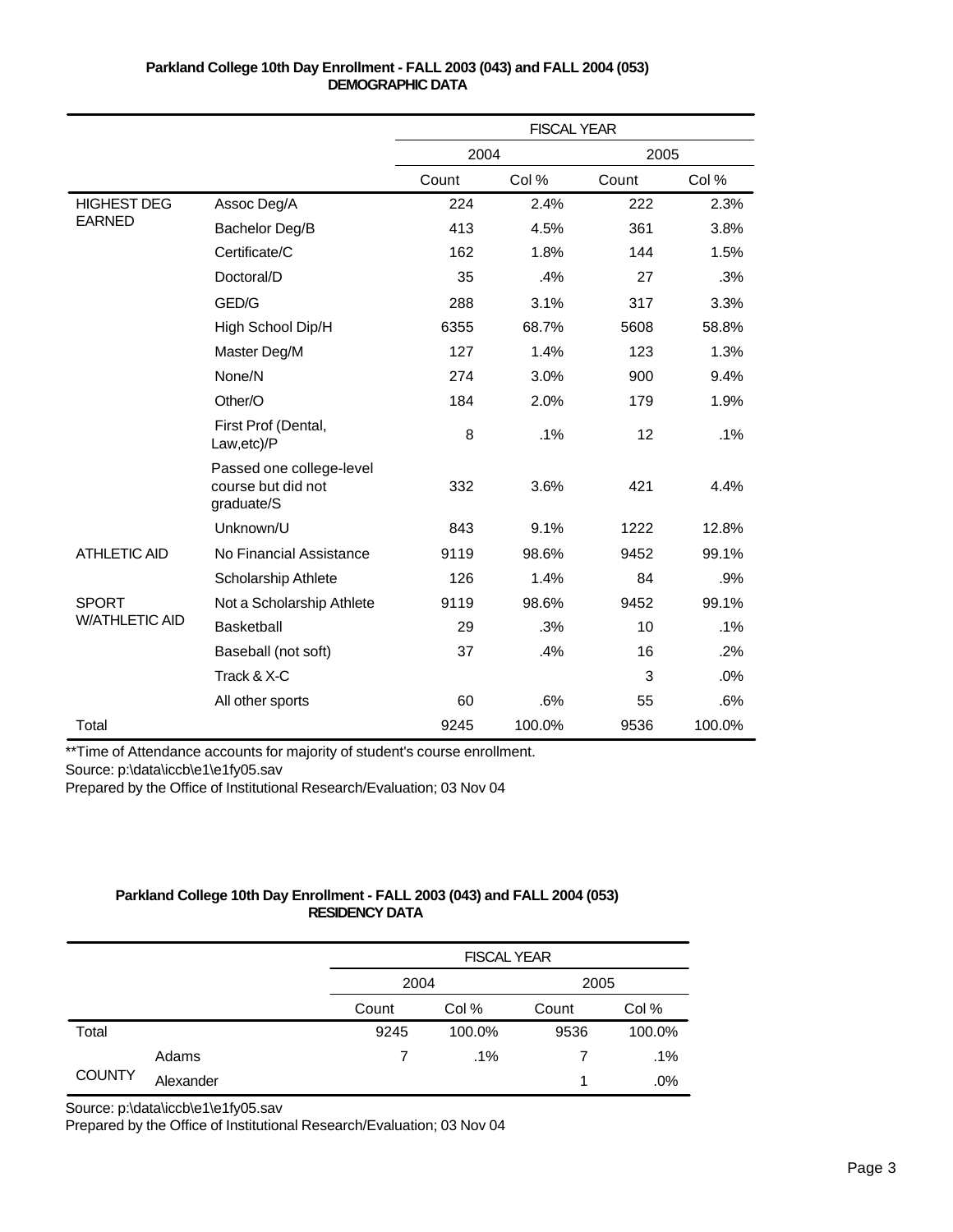|               |               |                         | <b>FISCAL YEAR</b> |                           |        |  |
|---------------|---------------|-------------------------|--------------------|---------------------------|--------|--|
|               |               | 2004                    |                    | 2005                      |        |  |
|               |               | Count                   | Col %              | Count                     | Col%   |  |
|               | Boone         | $\overline{c}$          | .0%                | $\overline{2}$            | .0%    |  |
| <b>COUNTY</b> | <b>Brown</b>  |                         |                    | $\overline{c}$            | .0%    |  |
|               | <b>Bureau</b> | 5                       | .1%                | $\overline{7}$            | .1%    |  |
|               | Calhoun       | 3                       | .0%                | 3                         | .0%    |  |
|               | Carroll       | 1                       | .0%                | 3                         | .0%    |  |
|               | Cass          | $\overline{c}$          | .0%                | 1                         | .0%    |  |
|               | Champaign     | 5572                    | 60.3%              | 5713                      | 59.9%  |  |
|               | Christian     | 8                       | .1%                | $\overline{7}$            | .1%    |  |
|               | Clark         | $\boldsymbol{9}$        | .1%                | 8                         | .1%    |  |
|               | Clay          | $\overline{\mathbf{4}}$ | .0%                | $\overline{2}$            | .0%    |  |
|               | Clinton       | 1                       | .0%                | 1                         | .0%    |  |
|               | Coles         | 32                      | .3%                | 40                        | .4%    |  |
|               | Cook          | 460                     | 5.0%               | 688                       | 7.2%   |  |
|               | Crawford      | $\overline{7}$          | .1%                | 14                        | .1%    |  |
|               | Cumberland    | $\overline{4}$          | .0%                | 5                         | .1%    |  |
|               | De Kalb       | $\overline{7}$          | .1%                | 10                        | .1%    |  |
|               | De Witt       | 90                      | 1.0%               | 90                        | .9%    |  |
|               | Douglas       | 345                     | 3.7%               | 335                       | 3.5%   |  |
|               | Du Page       | 67                      | .7%                | 76                        | .8%    |  |
|               | Edgar         | 36                      | .4%                | 37                        | .4%    |  |
|               | Edwards       | 5                       | .1%                | 6                         | .1%    |  |
|               | Effingham     | 35                      | .4%                | 39                        | .4%    |  |
|               | Fayette       | 5                       | .1%                | 5                         | .1%    |  |
|               | Ford          | 319                     | 3.5%               | 328                       | 3.4%   |  |
|               | Franklin      | 1                       | .0%                | 3                         | .0%    |  |
|               | Fulton        | 11                      | .1%                | 4                         | .0%    |  |
|               | Gallatin      | $\mathbf 1$             | $.0\%$             | $\mathbf{1}$              | .0%    |  |
|               | Greene        | $\overline{2}$          | $.0\%$             | $\ensuremath{\mathsf{3}}$ | $.0\%$ |  |
|               | Grundy        | 6                       | .1%                | 3                         | .0%    |  |
|               | Hancock       | 5                       | .1%                | 3                         | .0%    |  |
|               | Henderson     |                         |                    | 1                         | .0%    |  |
|               | Henry         | $\boldsymbol{9}$        | .1%                | 12                        | .1%    |  |
|               | Iroquois      | 184                     | 2.0%               | 170                       | 1.8%   |  |
|               | Jackson       | $\sqrt{5}$              | .1%                | 6                         | .1%    |  |
|               | Jasper        | 6                       | .1%                | 3                         | .0%    |  |
|               | Jefferson     | $\overline{7}$          | .1%                | $\overline{2}$            | .0%    |  |
|               | Jersey        | $\mathbf 1$             | $.0\%$             | $\overline{\mathbf{4}}$   | $.0\%$ |  |

Source: p:\data\iccb\e1\e1fy05.sav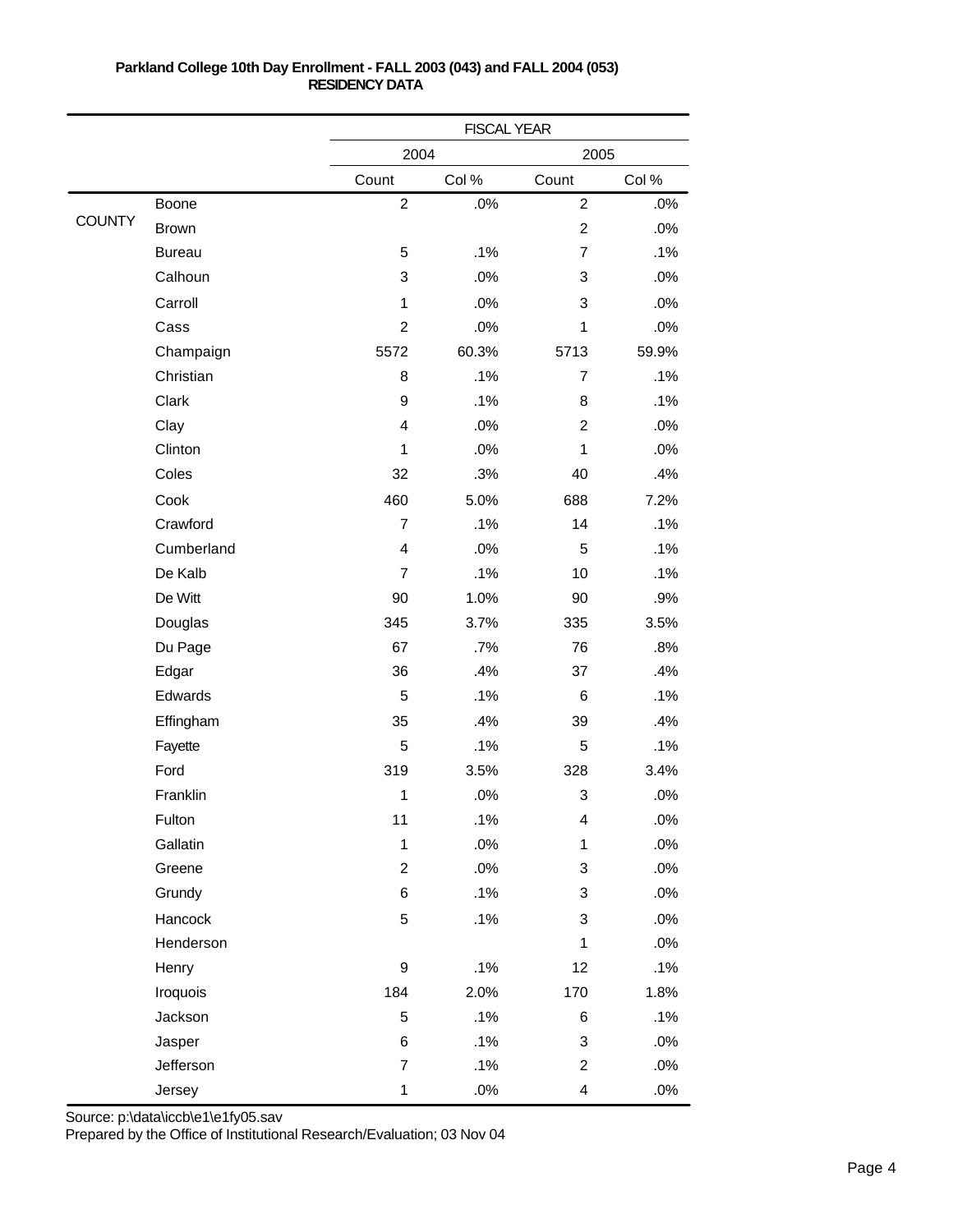|               |             |                         | <b>FISCAL YEAR</b> |                         |        |  |
|---------------|-------------|-------------------------|--------------------|-------------------------|--------|--|
|               |             | 2004                    |                    | 2005                    |        |  |
|               |             | Count                   | Col %              | Count                   | Col%   |  |
|               | Jo Daviess  | $\mathbf{1}$            | .0%                | $\mathbf 1$             | .0%    |  |
| <b>COUNTY</b> | Johnson     | 1                       | .0%                |                         |        |  |
|               | Kane        | 41                      | .4%                | 33                      | .3%    |  |
|               | Kankakee    | 36                      | .4%                | 35                      | .4%    |  |
|               | Kendall     | $\overline{\mathbf{4}}$ | .0%                | 3                       | .0%    |  |
|               | Knox        | 16                      | .2%                | 13                      | .1%    |  |
|               | Lake        | 59                      | .6%                | 70                      | .7%    |  |
|               | La Salle    | 23                      | .2%                | 25                      | .3%    |  |
|               | Lawrence    | 4                       | .0%                | 3                       | .0%    |  |
|               | Lee         | 6                       | .1%                | 3                       | .0%    |  |
|               | Livingston  | 95                      | 1.0%               | 92                      | 1.0%   |  |
|               | Logan       | 16                      | .2%                | 15                      | .2%    |  |
|               | McDonough   | 4                       | .0%                | 5                       | .1%    |  |
|               | McHenry     | 20                      | .2%                | 20                      | .2%    |  |
|               | McLean      | 193                     | 2.1%               | 210                     | 2.2%   |  |
|               | Macon       | 67                      | .7%                | 53                      | .6%    |  |
|               | Macoupin    | 8                       | .1%                | 4                       | .0%    |  |
|               | Madison     | 16                      | .2%                | 20                      | .2%    |  |
|               | Marion      | 5                       | .1%                | 8                       | .1%    |  |
|               | Marshall    | $\overline{c}$          | .0%                |                         |        |  |
|               | Mason       | 3                       | .0%                | $\overline{7}$          | .1%    |  |
|               | Menard      | 3                       | .0%                | 3                       | .0%    |  |
|               | Mercer      | 3                       | .0%                | $\overline{2}$          | .0%    |  |
|               | Monroe      | $\overline{c}$          | .0%                | $\overline{c}$          | .0%    |  |
|               | Montgomery  | 3                       | .0%                | 5                       | .1%    |  |
|               | Morgan      | 11                      | .1%                | 13                      | .1%    |  |
|               | Moultrie    | 8                       | .1%                | $10$                    | .1%    |  |
|               | Ogle        | 8                       | .1%                | $\boldsymbol{7}$        | .1%    |  |
|               | Peoria      | 25                      | .3%                | 20                      | .2%    |  |
|               | Piatt       | 412                     | 4.5%               | 412                     | 4.3%   |  |
|               | Pike        | 6                       | .1%                | $\mathfrak{S}$          | $.0\%$ |  |
|               | Pulaski     |                         |                    | 1                       | .0%    |  |
|               | Putnam      | $\overline{c}$          | $.0\%$             | $\mathbf{1}$            | .0%    |  |
|               | Randolph    | 3                       | $.0\%$             | 4                       | .0%    |  |
|               | Richland    | 5                       | .1%                | $\overline{\mathbf{4}}$ | .0%    |  |
|               | Rock Island | 6                       | .1%                | 17                      | .2%    |  |
|               | St. Clair   | 17                      | .2%                | 27                      | .3%    |  |

Source: p:\data\iccb\e1\e1fy05.sav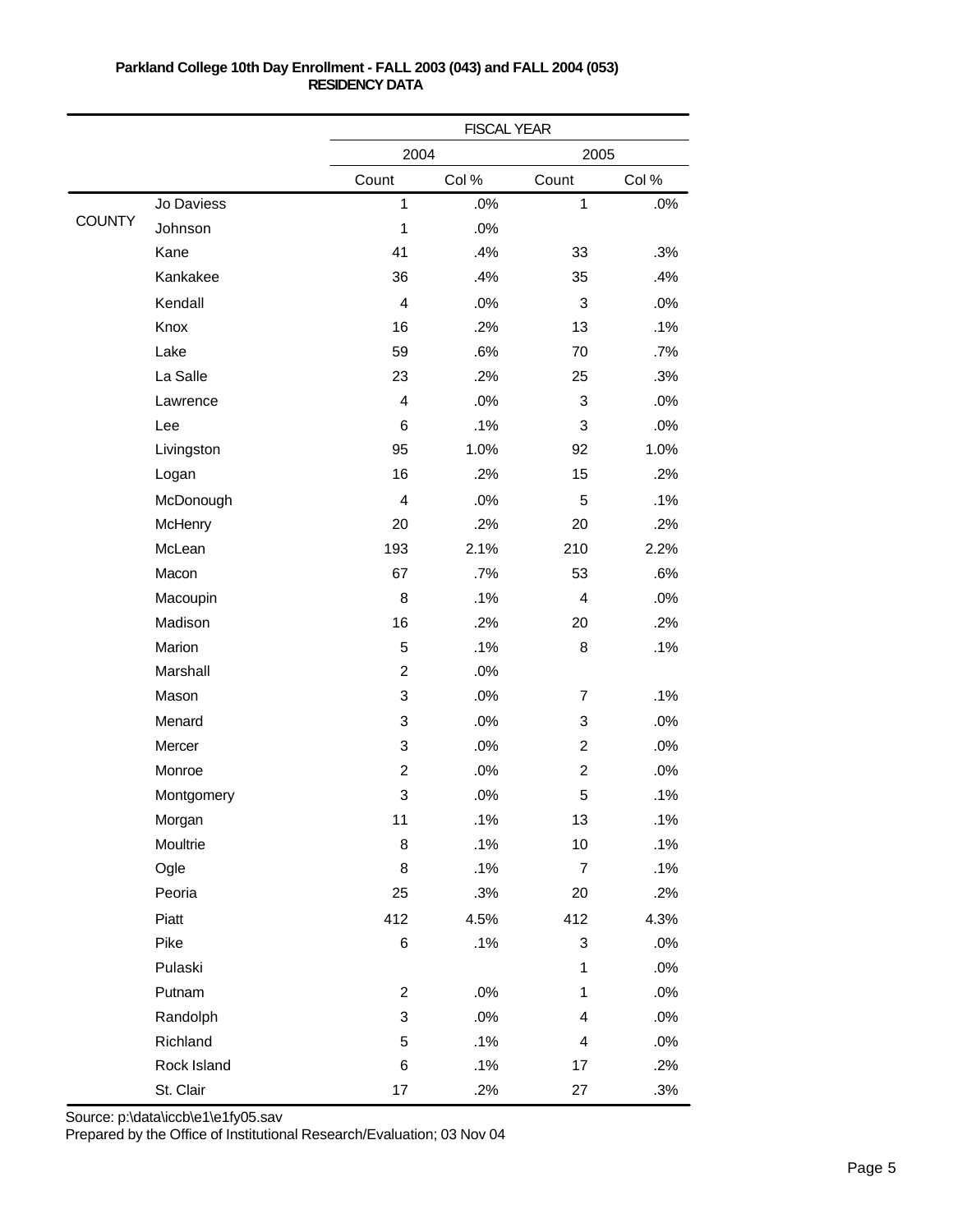|               |                         | <b>FISCAL YEAR</b> |        |                |        |
|---------------|-------------------------|--------------------|--------|----------------|--------|
|               |                         | 2004               |        | 2005           |        |
|               |                         | Count              | Col %  | Count          | Col %  |
|               | Saline                  | $\overline{4}$     | .0%    | 3              | .0%    |
| <b>COUNTY</b> | Sangamon                | 32                 | .3%    | 56             | .6%    |
|               | Schuyler                | $\overline{2}$     | .0%    | 1              | .0%    |
|               | Scott                   | 3                  | .0%    | 1              | .0%    |
|               | Shelby                  | 11                 | .1%    | 8              | .1%    |
|               | <b>Stark</b>            | 3                  | .0%    | $\overline{2}$ | .0%    |
|               | Stephenson              | $\overline{2}$     | .0%    | $\overline{4}$ | .0%    |
|               | <b>Tazewell</b>         | 17                 | .2%    | 17             | .2%    |
|               | Vermilion               | 144                | 1.6%   | 145            | 1.5%   |
|               | Wabash                  |                    |        | 3              | .0%    |
|               | Warren                  | 3                  | .0%    | 8              | .1%    |
|               | Washington              |                    |        | $\overline{2}$ | .0%    |
|               | Wayne                   | 3                  | .0%    | 6              | .1%    |
|               | White                   | $\overline{2}$     | .0%    | 4              | .0%    |
|               | Whiteside               | 10                 | .1%    | $\overline{7}$ | .1%    |
|               | Will                    | 60                 | .6%    | 53             | .6%    |
|               | Williamson              | 1                  | .0%    | 1              | .0%    |
|               | Winnebago               | 16                 | .2%    | 18             | .2%    |
|               | Woodford                | 5                  | .1%    | 4              | .0%    |
|               | Correct/OOState/Foreign | 529                | 5.7%   | 397            | 4.2%   |
| Total         |                         | 9245               | 100.0% | 9536           | 100.0% |

Source: p:\data\iccb\e1\e1fy05.sav

Prepared by the Office of Institutional Research/Evaluation; 03 Nov 04

# **Parkland College 10th Day Enrollment - FALL 2003 (043) and FALL 2004 (053) RESIDENCY DATA**

|                 |                        | <b>FISCAL YEAR</b> |        |       |        |
|-----------------|------------------------|--------------------|--------|-------|--------|
|                 |                        | 2004               |        | 2005  |        |
|                 |                        | Count              | Col %  | Count | Col %  |
| Total           |                        | 1606               | 100.0% | 1921  | 100.0% |
| OUT-OF-DISTRICT | Kaskaskia Coll         | 6                  | .4%    | 12    | .6%    |
|                 | Coll of DuPage         | 66                 | 4.1%   | 80    | 4.2%   |
|                 | <b>Black Hawk Coll</b> | 18                 | 1.1%   | 24    | 1.2%   |
|                 | <b>Triton Coll</b>     | 43                 | 2.7%   | 44    | 2.3%   |
|                 | Sauk Valley Comm Coll  | 18                 | 1.1%   | 15    | .8%    |

Source: p:\data\iccb\e1\e1fy05.sav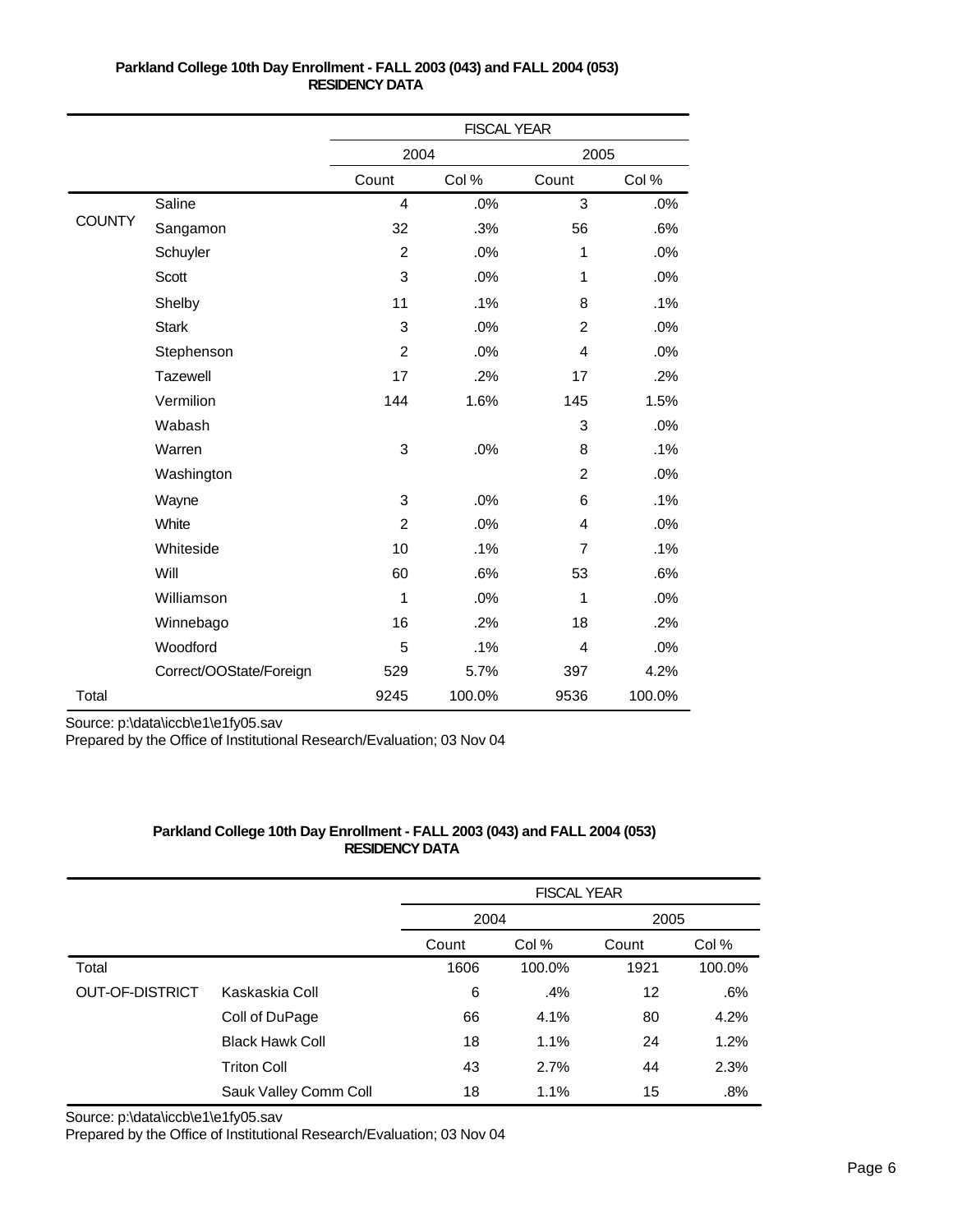|                        |                                     |       | <b>FISCAL YEAR</b> |       |        |
|------------------------|-------------------------------------|-------|--------------------|-------|--------|
|                        |                                     | 2004  |                    | 2005  |        |
|                        |                                     | Count | Col %              | Count | Col %  |
| <b>OUT-OF-DISTRICT</b> | Danville Area Comm Coll             | 141   | 8.8%               | 152   | 7.9%   |
|                        | City Coll of Chicago                | 199   | 12.4%              | 397   | 20.7%  |
|                        | Elgin Comm College                  | 20    | 1.2%               | 32    | 1.7%   |
|                        | S Surburban Coll                    | 19    | 1.2%               | 36    | 1.9%   |
|                        | Rock Valley Coll                    | 18    | 1.1%               | 22    | 1.1%   |
|                        | <b>William Rainey Harper</b><br>Col | 44    | 2.7%               | 36    | 1.9%   |
|                        | Il Valley Comm Coll                 | 30    | 1.9%               | 29    | 1.5%   |
|                        | Il Central Coll                     | 43    | 2.7%               | 42    | 2.2%   |
|                        | Prairie State Coll                  | 36    | 2.2%               | 42    | 2.2%   |
|                        | Waubonsee Comm Coll                 | 33    | 2.1%               | 22    | 1.1%   |
|                        | Lake Land Coll                      | 120   | 7.5%               | 127   | 6.6%   |
|                        | Carl Sandburg Coll                  | 41    | 2.6%               | 62    | 3.2%   |
|                        | <b>Highland Coomm Coll</b>          | 6     | .4%                | 10    | .5%    |
|                        | Kankakee Comm Coll                  | 92    | 5.7%               | 88    | 4.6%   |
|                        | Rend Lake Coll                      | 8     | .5%                | 6     | .3%    |
|                        | <b>Belleville Area Coll</b>         | 22    | 1.4%               | 30    | 1.6%   |
|                        | Kishwaukee Coll                     | 10    | .6%                | 8     | .4%    |
|                        | Moraine Valley Comm<br>Coll         | 31    | 1.9%               | 28    | 1.5%   |
|                        | Joliet Junior Coll                  | 62    | 3.9%               | 46    | 2.4%   |
|                        | Lincoln Land Comm Coll              | 51    | 3.2%               | 85    | 4.4%   |
|                        | Morton College                      | 6     | .4%                | 15    | .8%    |
|                        | McHenry County Coll                 | 16    | 1.0%               | 13    | $.7\%$ |
|                        | Il Eastern Comm Coll                | 27    | 1.7%               | 29    | 1.5%   |
|                        | John A Logan Coll                   | 7     | .4%                | 6     | .3%    |
|                        | Shawnee Comm Coll                   | 2     | .1%                | 3     | .2%    |
|                        | Coll of Lake County                 | 42    | 2.6%               | 65    | 3.4%   |
|                        | Southeastern II Coll                | 4     | .2%                | 6     | .3%    |
|                        | Spoon River Coll                    | 12    | .7%                | 9     | .5%    |
|                        | Oakton College                      | 48    | 3.0%               | 41    | 2.1%   |
|                        | Lewis & Clark Comm Coll             | 18    | 1.1%               | 22    | 1.1%   |
|                        | Richland Comm Coll                  | 88    | 5.5%               | 68    | 3.5%   |
|                        | John Wood Comm Coll                 | 12    | .7%                | 14    | .7%    |
|                        | <b>Heartland Comm Coll</b>          | 143   | 8.9%               | 146   | 7.6%   |
|                        | State Comm Coll                     | 4     | .2%                | 6     | .3%    |
|                        | 999                                 |       |                    | 3     | .2%    |

Source: p:\data\iccb\e1\e1fy05.sav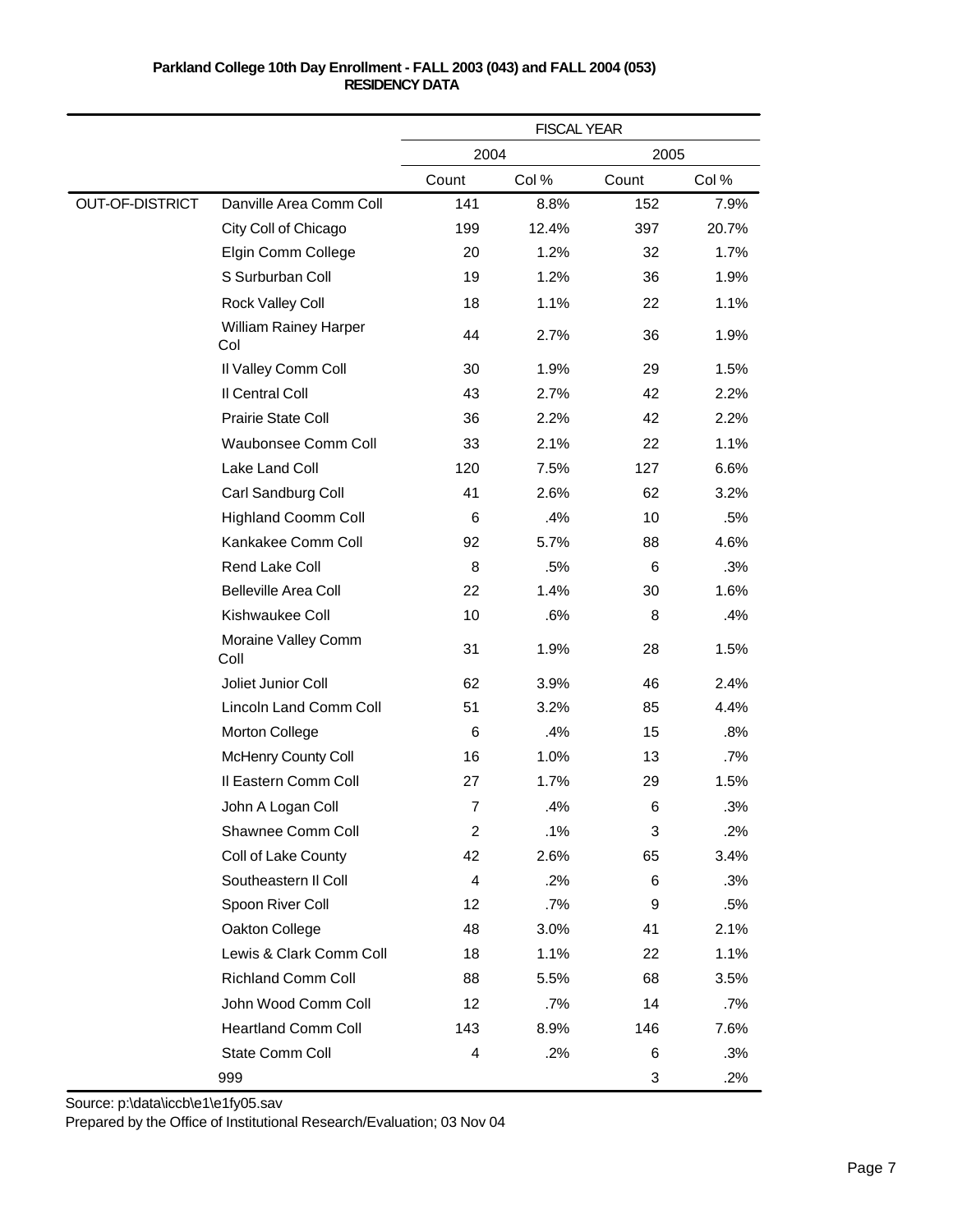|                                     |                              | <b>FISCAL YEAR</b> |        |       |        |
|-------------------------------------|------------------------------|--------------------|--------|-------|--------|
|                                     |                              | 2004               |        | 2005  |        |
|                                     |                              | Count              | Col %  | Count | Col %  |
| <b>DIST INSTRUCT</b><br>ARRANGEMENT | Not shared/not<br>chargeback | 8814               | 95.3%  | 9157  | 96.0%  |
|                                     | Shared from another coll     | 316                | 3.4%   | 276   | 2.9%   |
|                                     | Chargeback                   | 115                | 1.2%   | 103   | 1.1%   |
| Total                               |                              | 9245               | 100.0% | 9536  | 100.0% |

Source: p:\data\iccb\e1\e1fy05.sav

Prepared by the Office of Institutional Research/Evaluation; 03 Nov 04

## **Parkland College 10th Day Enrollment - FALL 2003 (043) and FALL 2004 (053) RESIDENCY DATA**

|              |               | <b>FISCAL YEAR</b> |        |                |        |  |
|--------------|---------------|--------------------|--------|----------------|--------|--|
|              |               | 2004               |        | 2005           |        |  |
|              |               | Count              | Col %  | Count          | Col %  |  |
| Total        |               | 9245               | 100.0% | 9536           | 100.0% |  |
|              | Not Reported  | 27                 | .3%    |                |        |  |
| <b>STATE</b> | Alabama       | 1                  | .0%    | 1              | .0%    |  |
|              | Alaska        |                    |        | 1              | .0%    |  |
|              | Arizona       | 1                  | .0%    | 1              | .0%    |  |
|              | Arkansas      |                    |        | 2              | .0%    |  |
|              | California    | 7                  | .1%    | 8              | .1%    |  |
|              | Colorado      | 3                  | .0%    |                |        |  |
|              | Connecticut   | 1                  | .0%    | 3              | .0%    |  |
|              | Florida       | 6                  | .1%    | 6              | .1%    |  |
|              | Georgia       | $\overline{2}$     | .0%    | 1              | .0%    |  |
|              | Illinois      | 8716               | 94.3%  | 9139           | 95.8%  |  |
|              | Indiana       | 21                 | .2%    | 20             | .2%    |  |
|              | lowa          | $\overline{2}$     | .0%    | 4              | .0%    |  |
|              | Kansas        | 3                  | .0%    | 1              | .0%    |  |
|              | Kentucky      | 6                  | .1%    | $\overline{2}$ | .0%    |  |
|              | Maryland      | $\overline{2}$     | .0%    | 2              | .0%    |  |
|              | Massachusetts |                    |        | $\overline{2}$ | .0%    |  |
|              | Michigan      | 6                  | .1%    | 5              | .1%    |  |
|              | Minnesota     |                    |        | $\overline{2}$ | .0%    |  |
|              | Mississippi   | $\overline{c}$     | .0%    |                |        |  |
|              | Missouri      | 6                  | .1%    | 5              | .1%    |  |

Source: p:\data\iccb\e1\e1fy05.sav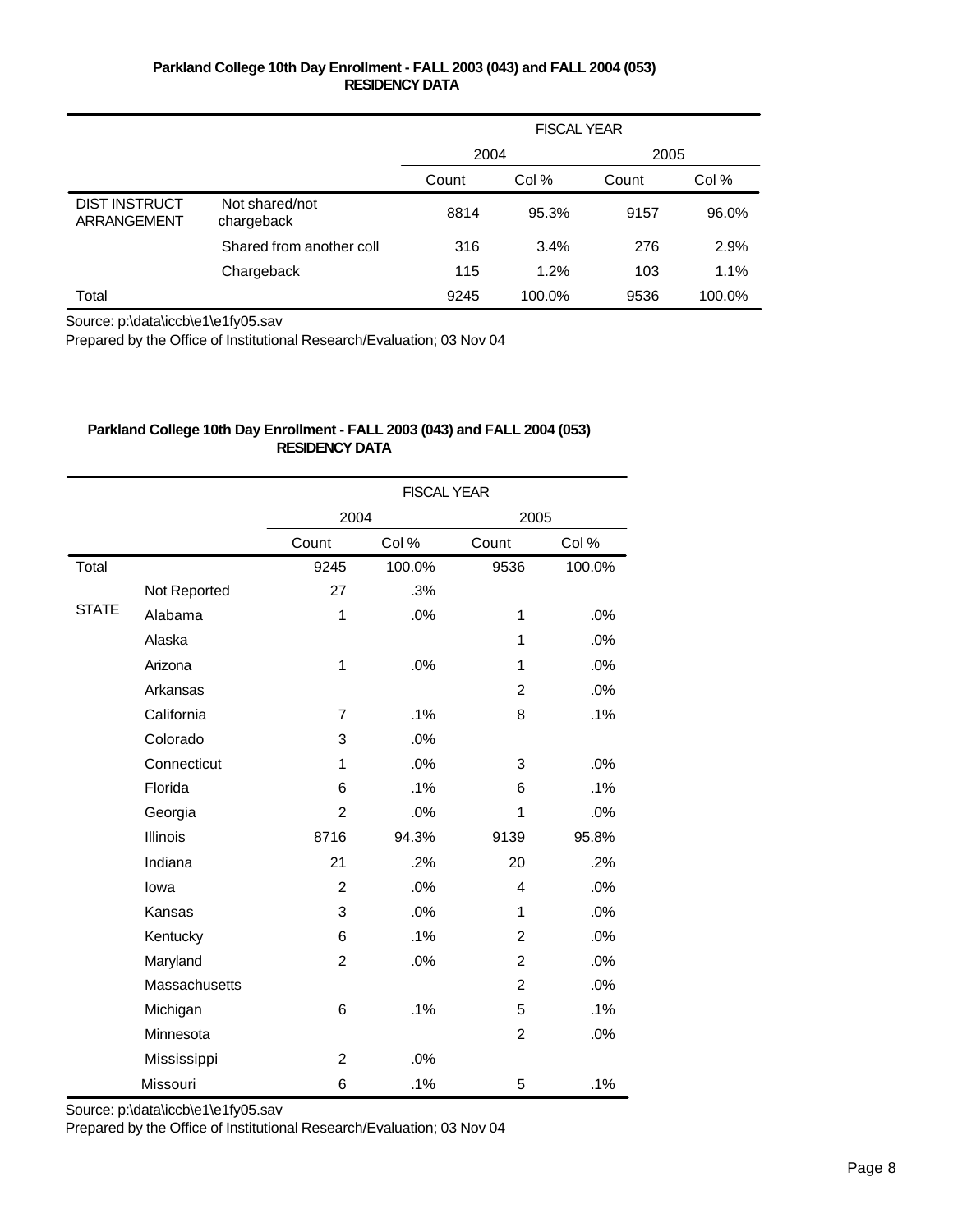|              |                   |                | <b>FISCAL YEAR</b> |                |        |
|--------------|-------------------|----------------|--------------------|----------------|--------|
|              |                   | 2004           |                    | 2005           |        |
|              |                   | Count          | Col %              | Count          | Col %  |
|              | Nebraska          | 1              | .0%                | 1              | .0%    |
| <b>STATE</b> | Nevada            | $\mathbf{1}$   | .0%                | $\overline{2}$ | .0%    |
|              | New Hampshire     |                |                    | 1              | .0%    |
|              | New Jersey        | 1              | .0%                | $\overline{2}$ | .0%    |
|              | <b>New Mexico</b> | $\overline{2}$ | .0%                | 1              | .0%    |
|              | New York          | 9              | .1%                | 6              | .1%    |
|              | North Carolina    | 1              | .0%                | $\overline{c}$ | .0%    |
|              | North Dakota      |                |                    | 1              | .0%    |
|              | Ohio              | 4              | .0%                | $\overline{2}$ | .0%    |
|              | Oklahoma          |                |                    | $\overline{2}$ | .0%    |
|              | Oregon            |                |                    | 1              | .0%    |
|              | Pennsylvania      | 1              | .0%                | 3              | .0%    |
|              | S Carolina        | 1              | .0%                |                |        |
|              | Tennessee         | 5              | .1%                | 5              | .1%    |
|              | Texas             | 6              | .1%                | 7              | .1%    |
|              | Vermont           | 1              | .0%                |                |        |
|              | Virginia          | 1              | .0%                | $\overline{2}$ | .0%    |
|              | Wisconsin         | 7              | .1%                | 5              | .1%    |
|              | Wyoming           | 1              | .0%                |                |        |
|              | Foreign           | 391            | 4.2%               | 288            | 3.0%   |
| Total        |                   | 9245           | 100.0%             | 9536           | 100.0% |

Source: p:\data\iccb\e1\e1fy05.sav

Prepared by the Office of Institutional Research/Evaluation; 03 Nov 04

|                            |                 |       | <b>FISCAL YEAR</b> |       |        |  |  |  |
|----------------------------|-----------------|-------|--------------------|-------|--------|--|--|--|
|                            |                 | 2004  |                    | 2005  |        |  |  |  |
|                            |                 | Count | Col %              | Count | Col %  |  |  |  |
| Total                      |                 | 9245  | 100.0%             | 9536  | 100.0% |  |  |  |
| <b>PROGRAM</b><br>OF STUDY | <b>B ABGAAS</b> | 1     | .0%                |       |        |  |  |  |
|                            | <b>B ABKAAS</b> | 4     | $.0\%$             | 5     | $.1\%$ |  |  |  |
|                            | <b>B ABLAAS</b> | 35    | .4%                | 40    | .4%    |  |  |  |
|                            | <b>B ABMAAS</b> | 26    | .3%                | 24    | .3%    |  |  |  |
|                            | <b>B ABRAAS</b> | 4     | $.0\%$             | 6     | .1%    |  |  |  |

# **Parkland College 10th Day Enrollment - FALL 2003 (043) and FALL 2004 (053) PROGRAM MAJOR AND PREVIOUS COLLEGE EXPERIENCE**

Source: p:\data\iccb\e1\e1fy05.sav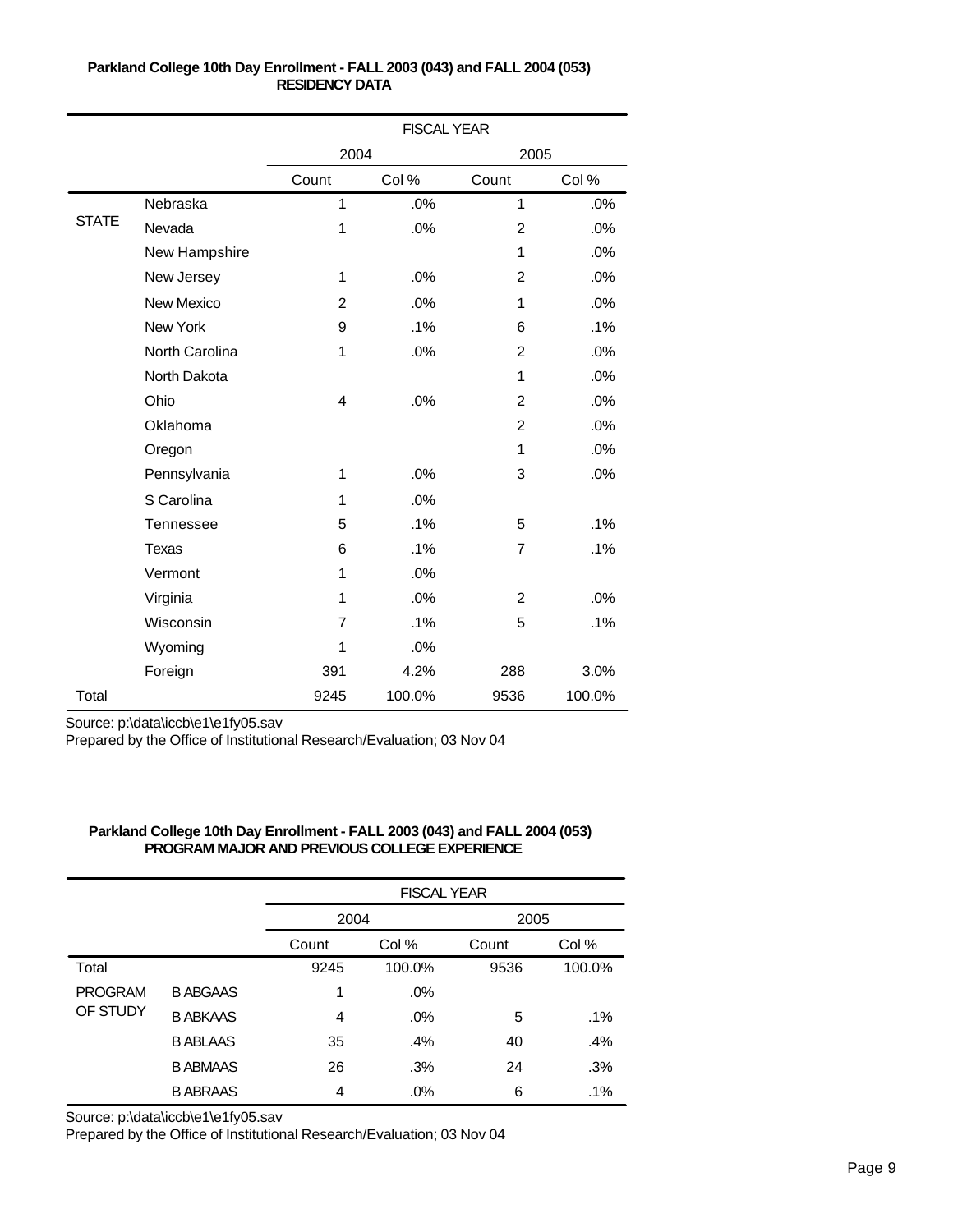|                |                 | <b>FISCAL YEAR</b> |       |                |       |  |
|----------------|-----------------|--------------------|-------|----------------|-------|--|
|                |                 | 2004               |       | 2005           |       |  |
|                |                 | Count              | Col % | Count          | Col % |  |
| <b>PROGRAM</b> | <b>B ABTAAS</b> | 8                  | .1%   | 10             | .1%   |  |
| OF STUDY       | <b>B ACCAAS</b> | 125                | 1.4%  | 168            | 1.8%  |  |
|                | <b>B ACCCER</b> | 12                 | .1%   | 17             | .2%   |  |
|                | <b>B AGBCER</b> | $\overline{c}$     | .0%   | 4              | .0%   |  |
|                | <b>B CCPAAS</b> | 3                  | .0%   | 4              | .0%   |  |
|                | <b>B CMSAAS</b> | 9                  | .1%   | 4              | .0%   |  |
|                | <b>B CPLAAS</b> | 4                  | .0%   | 4              | .0%   |  |
|                | <b>B CPMAAS</b> | 3                  | .0%   | $\overline{c}$ | .0%   |  |
|                | <b>B CSMCER</b> | 2                  | .0%   |                |       |  |
|                | <b>B CSSAAS</b> | 3                  | .0%   | 3              | .0%   |  |
|                | <b>B ECMAAS</b> | 5                  | .1%   | 2              | .0%   |  |
|                | <b>B EQMAAS</b> | 13                 | .1%   | 18             | .2%   |  |
|                | <b>B EQMCER</b> | $\boldsymbol{2}$   | .0%   | $\overline{c}$ | .0%   |  |
|                | <b>B GISAAS</b> | 1                  | .0%   | 1              | .0%   |  |
|                | <b>B GISCER</b> |                    |       | 1              | .0%   |  |
|                | <b>BHIFCER</b>  | 7                  | .1%   | 3              | .0%   |  |
|                | <b>B HIHAAS</b> | 28                 | .3%   | 21             | .2%   |  |
|                | <b>B HIMCER</b> | $\overline{c}$     | .0%   | 1              | .0%   |  |
|                | <b>B HIRAAS</b> | 38                 | .4%   | 38             | .4%   |  |
|                | <b>BINDCER</b>  | 15                 | .2%   | 16             | .2%   |  |
|                | <b>BINTCER</b>  | 4                  | .0%   | 3              | .0%   |  |
|                | <b>BIPRCER</b>  | 1                  | .0%   | 1              | .0%   |  |
|                | <b>B MGTAAS</b> | 158                | 1.7%  | 158            | 1.7%  |  |
|                | <b>B MKTAAS</b> | 26                 | .3%   | 47             | .5%   |  |
|                | <b>B OCAAAS</b> | 41                 | .4%   | 19             | .2%   |  |
|                | <b>B OCMAAS</b> | $\mathbf{1}$       | .0%   |                |       |  |
|                | <b>B OCPCER</b> | 4                  | .0%   | 1              | .0%   |  |
|                | <b>B OCTCER</b> | 8                  | .1%   | 3              | .0%   |  |
|                | <b>B TRACER</b> | 1                  | .0%   |                |       |  |
|                | C TFCCER        |                    |       | 3              | .0%   |  |
|                | <b>CTFLCER</b>  | 17                 | .2%   | 18             | .2%   |  |
|                | C TFOCER        | $\mathbf{1}$       | .0%   | 1              | .0%   |  |
|                | E ACRAAS        | 41                 | .4%   | 48             | .5%   |  |
|                | E ACRCER        | 17                 | .2%   | 11             | .1%   |  |
|                | E AFTAAS        | 27                 | .3%   | 27             | .3%   |  |
|                | E AMTCER        | 5                  | .1%   | 6              | .1%   |  |
|                | E AUSCER        | 2                  | .0%   | $\mathbf 1$    | .0%   |  |

Source: p:\data\iccb\e1\e1fy05.sav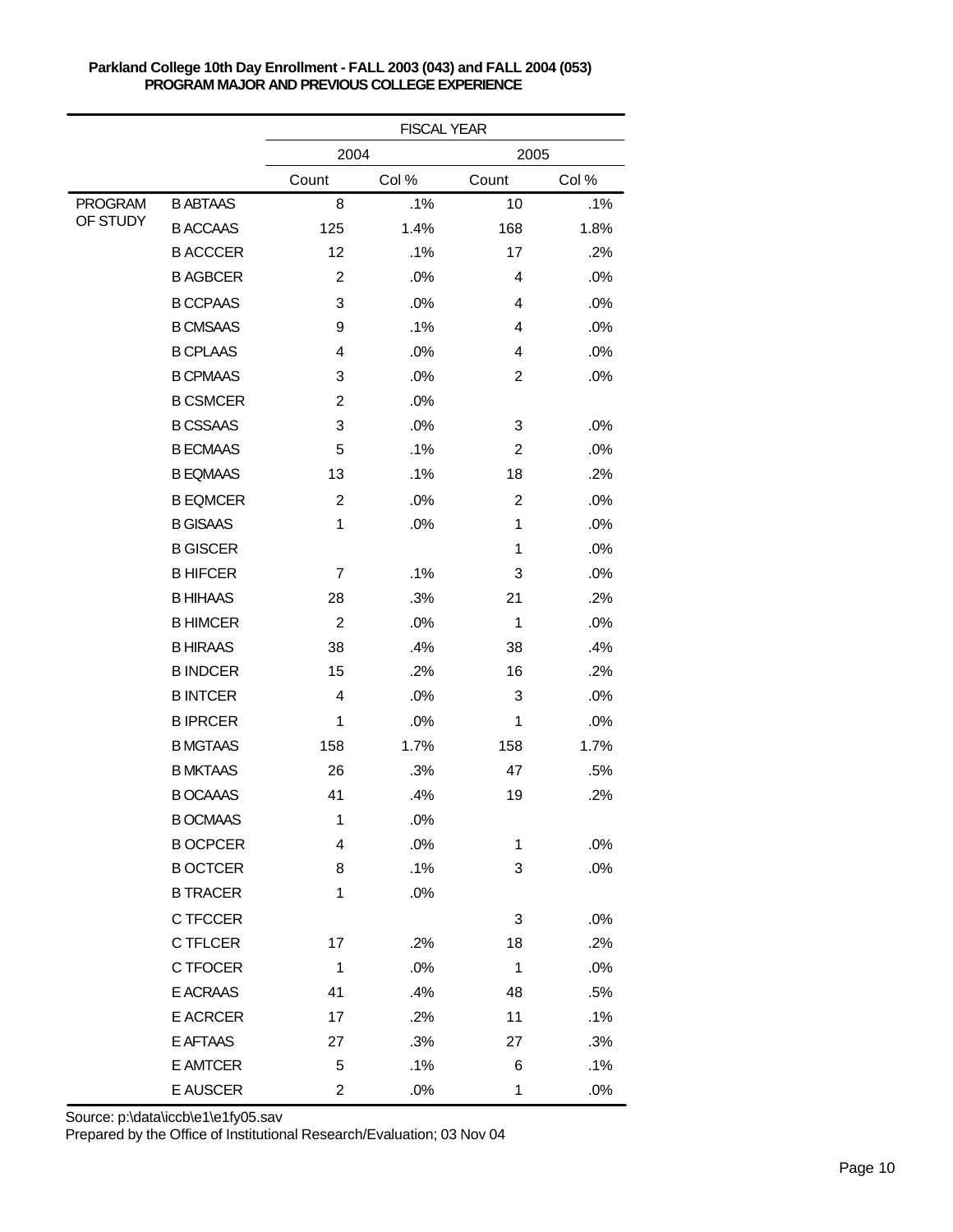|                |                 | <b>FISCAL YEAR</b> |       |             |       |  |
|----------------|-----------------|--------------------|-------|-------------|-------|--|
|                |                 | 2004               |       | 2005        |       |  |
|                |                 | Count              | Col % | Count       | Col % |  |
| <b>PROGRAM</b> | E AUTAAS        | 70                 | .8%   | 72          | .8%   |  |
| OF STUDY       | <b>E BCRCER</b> | 20                 | .2%   | 15          | .2%   |  |
|                | E BIMAAS        | 1                  | .0%   |             |       |  |
|                | E BLACER        |                    |       | 1           | .0%   |  |
|                | E CDBAAS        | 18                 | .2%   | 20          | .2%   |  |
|                | E CDMAAS        | 82                 | .9%   | 95          | 1.0%  |  |
|                | E CDSAAS        | 6                  | .1%   | 10          | .1%   |  |
|                | E CIVCER        | 9                  | .1%   | 4           | .0%   |  |
|                | E CMDCER        | $\overline{7}$     | .1%   | 4           | .0%   |  |
|                | E ECJAAS        | 1                  | .0%   | 49          | .5%   |  |
|                | E ECSAAS        | 39                 | .4%   | 44          | .5%   |  |
|                | <b>E ELPCER</b> | 9                  | .1%   | 9           | .1%   |  |
|                | E ELTAAS        | 6                  | .1%   | 2           | .0%   |  |
|                | E ENSAES        | 150                | 1.6%  | 161         | 1.7%  |  |
|                | E MFGAAS        | 39                 | .4%   | 28          | .3%   |  |
|                | <b>E MFTCER</b> | 4                  | .0%   | 5           | .1%   |  |
|                | <b>E MPECER</b> | $\overline{c}$     | .0%   |             |       |  |
|                | <b>E MTMCER</b> | 1                  | .0%   |             |       |  |
|                | E PDACER        |                    |       | 1           | .0%   |  |
|                | E PETAAS        | 42                 | .5%   | 36          | .4%   |  |
|                | E TELAAS        | 1                  | .0%   |             |       |  |
|                | <b>E TELCER</b> | 3                  | .0%   |             |       |  |
|                | F AADAFA        | 74                 | .8%   | 74          | .8%   |  |
|                | F AAEAFA        | 14                 | .2%   | 17          | .2%   |  |
|                | <b>F GDSAAS</b> | 67                 | .7%   | 72          | .8%   |  |
|                | F GDWAAS        | 19                 | .2%   | 8           | .1%   |  |
|                | F MCBAAS        | 40                 | .4%   | 32          | .3%   |  |
|                | F MCCAAS        | 12                 | .1%   | 10          | .1%   |  |
|                | <b>F MCDAAS</b> | 8                  | .1%   | $\mathbf 1$ | .0%   |  |
|                | F MCVAAS        |                    |       | 1           | .0%   |  |
|                | F MSEAFA        | 23                 | .2%   | 24          | .3%   |  |
|                | F MSPAFA        | 16                 | .2%   | 25          | .3%   |  |
|                | <b>G DHGAAS</b> | 67                 | .7%   | 63          | .7%   |  |
|                | <b>G EMACER</b> | 6                  | .1%   | 3           | .0%   |  |
|                | <b>G EMTCER</b> |                    |       | 8           | .1%   |  |
|                | <b>G MASCER</b> | 6                  | .1%   | 15          | .2%   |  |
|                | <b>G MSGCER</b> | $30\,$             | .3%   | 28          | .3%   |  |

Source: p:\data\iccb\e1\e1fy05.sav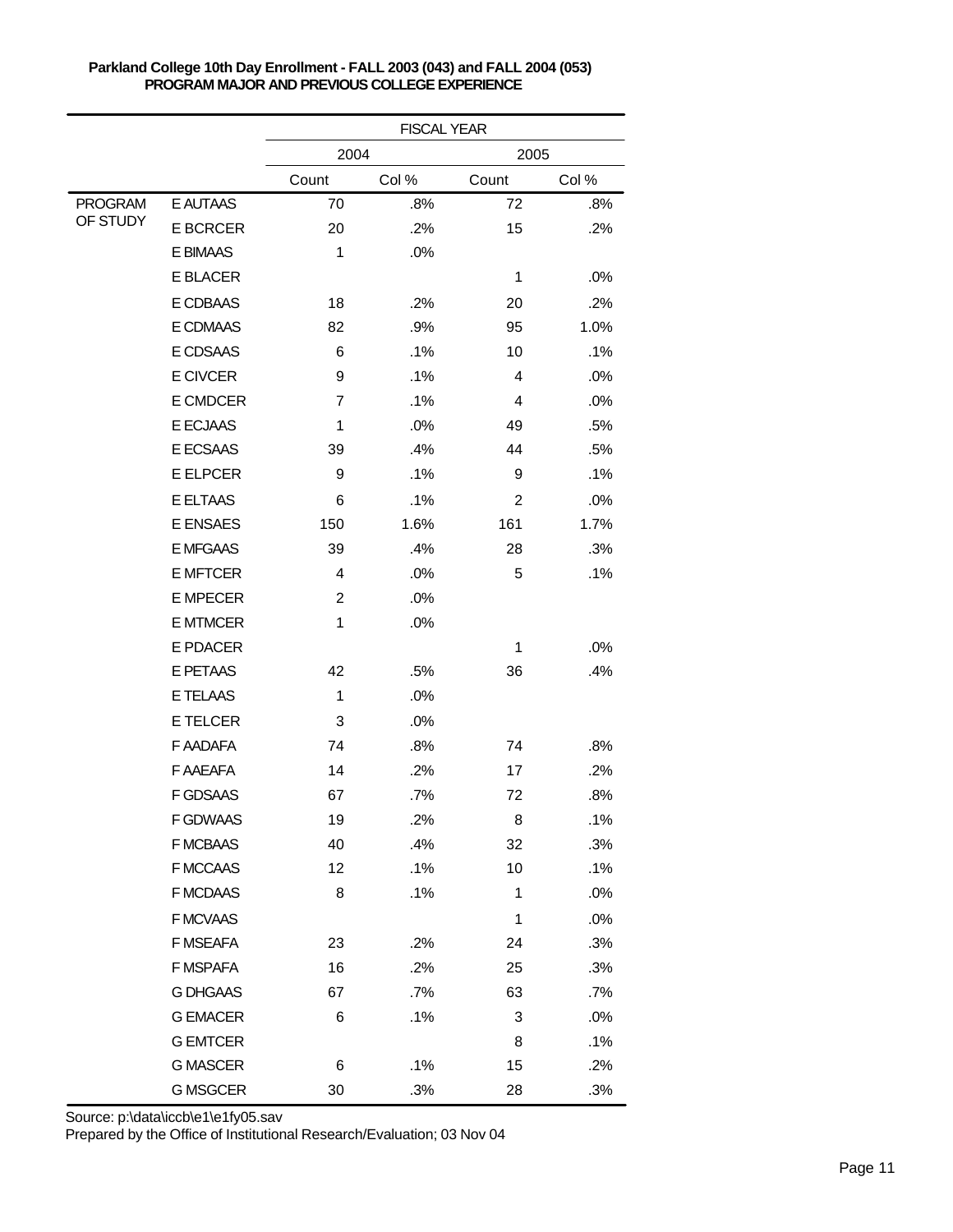|                |                 | <b>FISCAL YEAR</b>      |       |                |        |  |
|----------------|-----------------|-------------------------|-------|----------------|--------|--|
|                |                 | 2004                    |       | 2005           |        |  |
|                |                 | Count                   | Col % | Count          | Col %  |  |
| <b>PROGRAM</b> | <b>G NASCER</b> | 14                      | .2%   | 14             | .1%    |  |
| OF STUDY       | <b>G NURAAS</b> | 79                      | .9%   | 177            | 1.9%   |  |
|                | <b>G NURCER</b> | 132                     | 1.4%  | 22             | .2%    |  |
|                | <b>G OTAAAS</b> | 32                      | .3%   | 36             | .4%    |  |
|                | <b>G RTTAAS</b> | 46                      | .5%   | 45             | .5%    |  |
|                | <b>G SLPAAS</b> |                         |       | $\mathbf 1$    | .0%    |  |
|                | <b>G SURAAS</b> | 25                      | .3%   | 34             | .4%    |  |
|                | <b>G SURCER</b> |                         |       | $\overline{c}$ | .0%    |  |
|                | <b>GVTTAAS</b>  | 80                      | .9%   | 66             | $.7\%$ |  |
|                | <b>G XRAAAS</b> | 36                      | .4%   | 29             | .3%    |  |
|                | H GAAAA         | 1721                    | 18.6% | 1611           | 16.9%  |  |
|                | H GAACE         | 1306                    | 14.1% | 1175           | 12.3%  |  |
|                | M CISCER        | $\overline{c}$          | .0%   |                |        |  |
|                | M CNAAAS        | 19                      | .2%   | 10             | .1%    |  |
|                | M VGAAAS        | $\overline{c}$          | .0%   | 1              | .0%    |  |
|                | M VGPAAS        | $\overline{c}$          | .0%   | 4              | .0%    |  |
|                | M WSAAAS        | 1                       | .0%   |                |        |  |
|                | M WSDAAS        | 4                       | .0%   |                |        |  |
|                | M WSPAAS        | 2                       | .0%   |                |        |  |
|                | N ASGAS         | 1585                    | 17.1% | 1524           | 16.0%  |  |
|                | OCCUP019        | 18                      | .2%   | 33             | .3%    |  |
|                | OCCUP069        | 35                      | .4%   | 31             | .3%    |  |
|                | OCCUP079        | 278                     | 3.0%  | 601            | 6.3%   |  |
|                | OCCUP089        | 1                       | .0%   | 1              | .0%    |  |
|                | OCCUP109        | 6                       | .1%   | 4              | .0%    |  |
|                | OCCUP159        | 17                      | .2%   | 10             | .1%    |  |
|                | OCCUP179        | 554                     | 6.0%  | 687            | 7.2%   |  |
|                | OCCUP200        | 29                      | .3%   | 31             | .3%    |  |
|                | OCCUP210        | 24                      | .3%   | 17             | .2%    |  |
|                | OCCUP439        | $\overline{7}$          | .1%   | 5              | .1%    |  |
|                | OCCUP449        | 4                       | .0%   | 7              | .1%    |  |
|                | OCCUP469        | $\overline{\mathbf{c}}$ | .0%   | 24             | .3%    |  |
|                | OCCUP479        | 62                      | .7%   | 46             | .5%    |  |
|                | OCCUP489        | 13                      | .1%   | 22             | .2%    |  |
|                | R NURAAS        | 5                       | .1%   |                |        |  |
|                | S CDACER        | 9                       | .1%   | 8              | .1%    |  |
|                | S CHDAAS        | 90                      | 1.0%  | 76             | .8%    |  |

Source: p:\data\iccb\e1\e1fy05.sav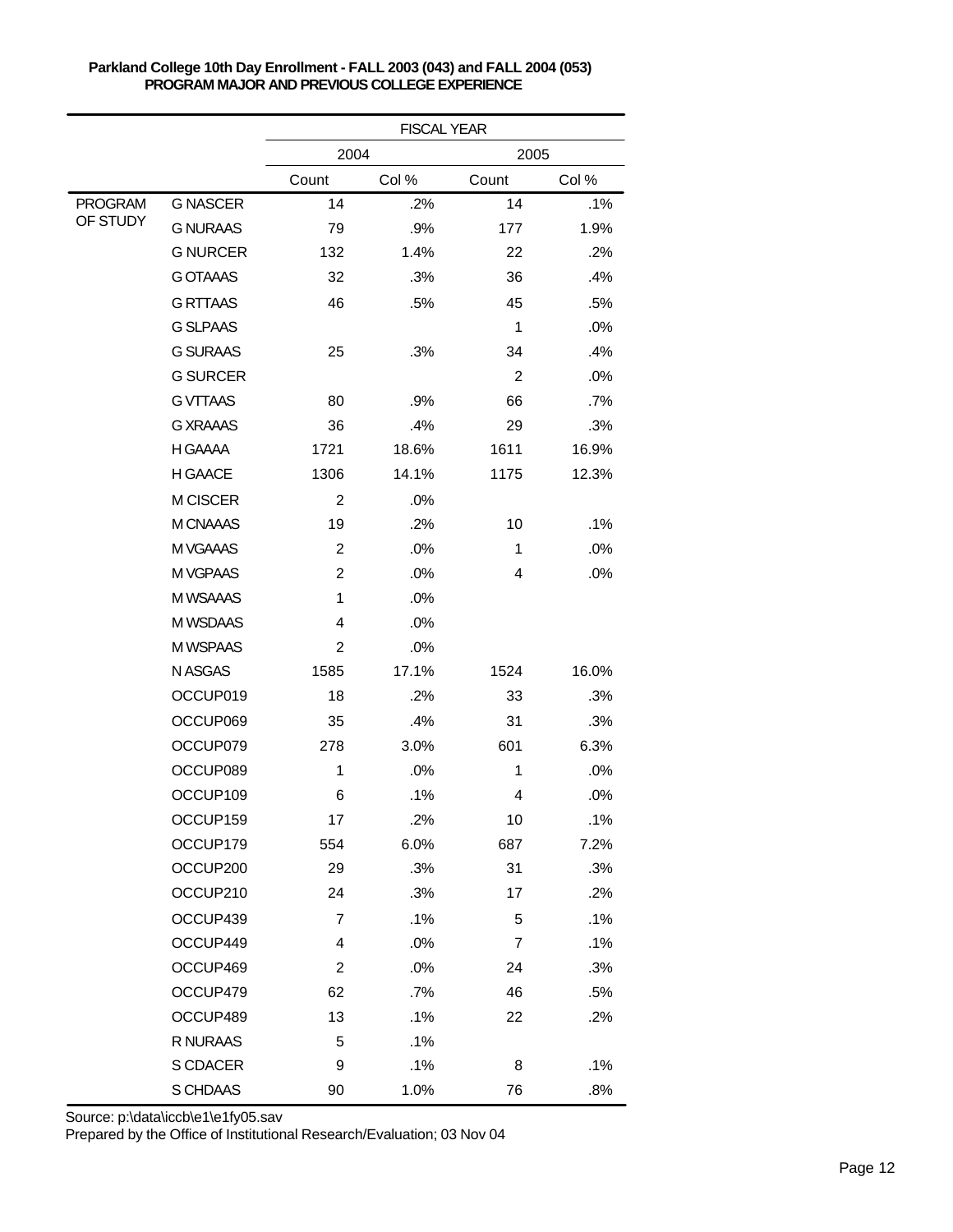|                |                 | <b>FISCAL YEAR</b> |       |                         |        |  |
|----------------|-----------------|--------------------|-------|-------------------------|--------|--|
|                |                 | 2004               |       | 2005                    |        |  |
|                |                 | Count              | Col % | Count                   | Col %  |  |
| <b>PROGRAM</b> | S CJSAAS        | 129                | 1.4%  | 144                     | 1.5%   |  |
| OF STUDY       | S FSTAAS        | 45                 | .5%   | 43                      | .5%    |  |
|                | <b>S FSTCER</b> | 5                  | .1%   | 10                      | .1%    |  |
|                | S HSTAAS        | 61                 | .7%   | 65                      | $.7\%$ |  |
|                | <b>TASPCER</b>  | 1                  | .0%   |                         |        |  |
|                | <b>T CGICER</b> | 1                  | .0%   | $\overline{c}$          | .0%    |  |
|                | <b>TCGRCER</b>  | $\overline{c}$     | .0%   |                         |        |  |
|                | <b>T CISCER</b> | 8                  | .1%   | 6                       | .1%    |  |
|                | <b>T CMSAAS</b> | 32                 | .3%   | 42                      | .4%    |  |
|                | <b>T CNAAAS</b> | 81                 | .9%   | 81                      | .8%    |  |
|                | <b>T CNPCER</b> | 1                  | .0%   | 1                       | .0%    |  |
|                | <b>T CNTCER</b> | $\overline{4}$     | .0%   | $\overline{c}$          | .0%    |  |
|                | <b>T CPLAAS</b> | 26                 | .3%   | 36                      | .4%    |  |
|                | <b>T CPMAAS</b> | 13                 | .1%   | 5                       | .1%    |  |
|                | <b>T CSMCER</b> | $\mathbf{1}$       | .0%   | $\overline{c}$          | .0%    |  |
|                | <b>T CSSAAS</b> | 20                 | .2%   | 8                       | .1%    |  |
|                | <b>T ECMAAS</b> | $\overline{c}$     | .0%   | 34                      | .4%    |  |
|                | <b>TIPRCER</b>  | $\overline{c}$     | .0%   | 3                       | .0%    |  |
|                | <b>TLINCER</b>  | 1                  | .0%   | 1                       | .0%    |  |
|                | <b>TMSACER</b>  | 1                  | .0%   |                         |        |  |
|                | <b>TMSDCER</b>  | $\overline{c}$     | .0%   |                         |        |  |
|                | <b>TMSNCER</b>  | $\overline{4}$     | .0%   | 1                       | .0%    |  |
|                | <b>TMSOCER</b>  | 1                  | .0%   | 3                       | .0%    |  |
|                | <b>T NETCER</b> | 5                  | .1%   | 3                       | .0%    |  |
|                | T OCAAAS        | 30                 | .3%   | 60                      | .6%    |  |
|                | <b>TOCPCER</b>  | 5                  | .1%   | 5                       | .1%    |  |
|                | <b>TOCTCER</b>  | 6                  | .1%   | 19                      | .2%    |  |
|                | T ODBCER        | $\overline{c}$     | .0%   | $\boldsymbol{2}$        | .0%    |  |
|                | TOOSCER         | 3                  | .0%   | 3                       | .0%    |  |
|                | <b>TVGAAAS</b>  | 34                 | .4%   | 40                      | .4%    |  |
|                | <b>TVGPAAS</b>  | 12                 | .1%   | 12                      | .1%    |  |
|                | <b>TVGWCER</b>  | $\overline{c}$     | .0%   | 1                       | .0%    |  |
|                | <b>TWSAAAS</b>  | $\boldsymbol{2}$   | .0%   | 4                       | .0%    |  |
|                | <b>TWSDAAS</b>  | 15                 | .2%   | 10                      | .1%    |  |
|                | <b>TWSMCER</b>  | $\overline{c}$     | .0%   | $\overline{\mathbf{4}}$ | .0%    |  |
|                | <b>TWSPAAS</b>  | 11                 | .1%   | 6                       | .1%    |  |
|                | VOCSK160        | 66                 | .7%   | 61                      | .6%    |  |

Source: p:\data\iccb\e1\e1fy05.sav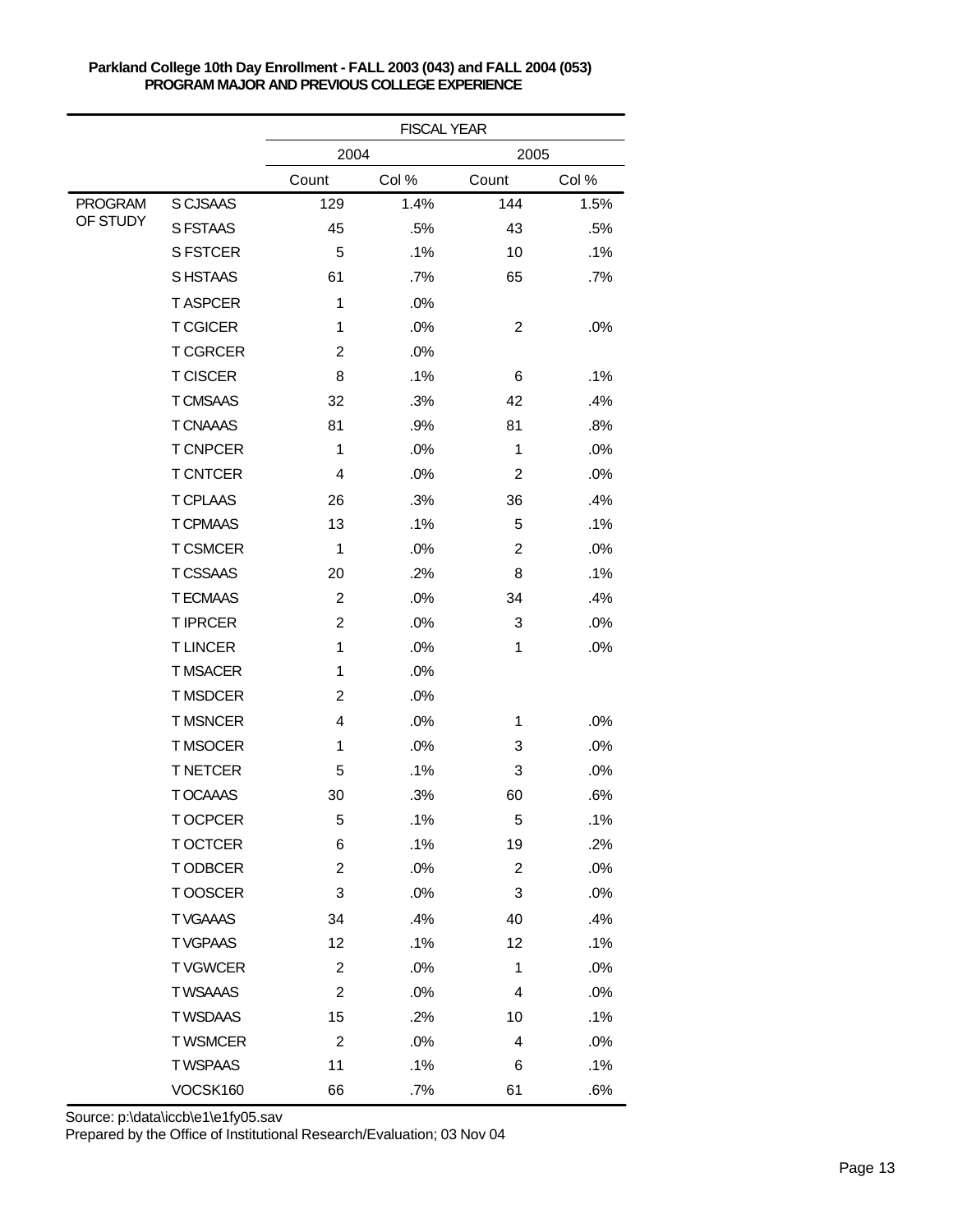|                |          | <b>FISCAL YEAR</b> |        |       |        |  |
|----------------|----------|--------------------|--------|-------|--------|--|
|                |          | 2004               |        | 2005  |        |  |
|                |          | Count              | Col %  | Count | Col %  |  |
| <b>PROGRAM</b> | VOCSK161 | 122                | 1.3%   | 135   | 1.4%   |  |
| OF STUDY       | Y AB1CE  | 4                  | .0%    |       |        |  |
|                | Y AB2CE  | 12                 | .1%    | 12    | .1%    |  |
|                | Y AB3CE  | 26                 | .3%    | 20    | .2%    |  |
|                | Y AB4CE  | 64                 | .7%    | 44    | .5%    |  |
|                | Y ABBCE  | 9                  | .1%    | 6     | .1%    |  |
|                | Y ABICE  | 3                  | .0%    | 3     | .0%    |  |
|                | Y AS5CE  | 24                 | .3%    | 20    | .2%    |  |
|                | Y AS6CE  | 33                 | .4%    | 29    | .3%    |  |
|                | Y ASACE  | $\overline{2}$     | .0%    | 1     | .0%    |  |
|                | Y EL1CE  |                    |        | 9     | .1%    |  |
|                | Y EL2CE  | 26                 | .3%    | 39    | .4%    |  |
|                | Y EL3CE  | 10                 | .1%    | 11    | .1%    |  |
|                | Y EL4CE  | 20                 | .2%    | 16    | .2%    |  |
|                | Y EL5CE  | 17                 | .2%    | 1     | .0%    |  |
|                | Y EL6CE  | 14                 | .2%    | 5     | .1%    |  |
|                | Y GSUAGS | 381                | 4.1%   | 434   | 4.6%   |  |
| Total          |          | 9245               | 100.0% | 9536  | 100.0% |  |

Source: p:\data\iccb\e1\e1fy05.sav

Prepared by the Office of Institutional Research/Evaluation; 03 Nov 04

## **Parkland College 10th Day Enrollment - FALL 2003 (043) and FALL 2004 (053) PROGRAM MAJOR AND PREVIOUS COLLEGE EXPERIENCE**

|                                                          |                                          | <b>FISCAL YEAR</b> |        |       |        |
|----------------------------------------------------------|------------------------------------------|--------------------|--------|-------|--------|
|                                                          |                                          | 2004               |        | 2005  |        |
|                                                          |                                          | Count              | Col %  | Count | Col %  |
| Total                                                    |                                          | 1094               | 100.0% | 1100  | 100.0% |
| <b>PREVIOUS</b><br><b>INSTITUTION</b><br><b>ATTENDED</b> | Unknown Institution                      |                    |        | 9     | .8%    |
|                                                          | Augustana College                        | 5                  | .5%    |       |        |
|                                                          | Aurora University                        | 1                  | $.1\%$ | 1     | $.1\%$ |
|                                                          | <b>Belleville Area College</b>           | 5                  | .5%    | 2     | .2%    |
|                                                          | <b>Black Hawk College-East</b>           | 2                  | .2%    | 1     | $.1\%$ |
|                                                          | <b>Black Hawk College-Quad</b><br>Cities | 1                  | .1%    | 5     | .5%    |
|                                                          | <b>Blackburn College</b>                 | 1                  | $.1\%$ | 1     | .1%    |

Source: p:\data\iccb\e1\e1fy05.sav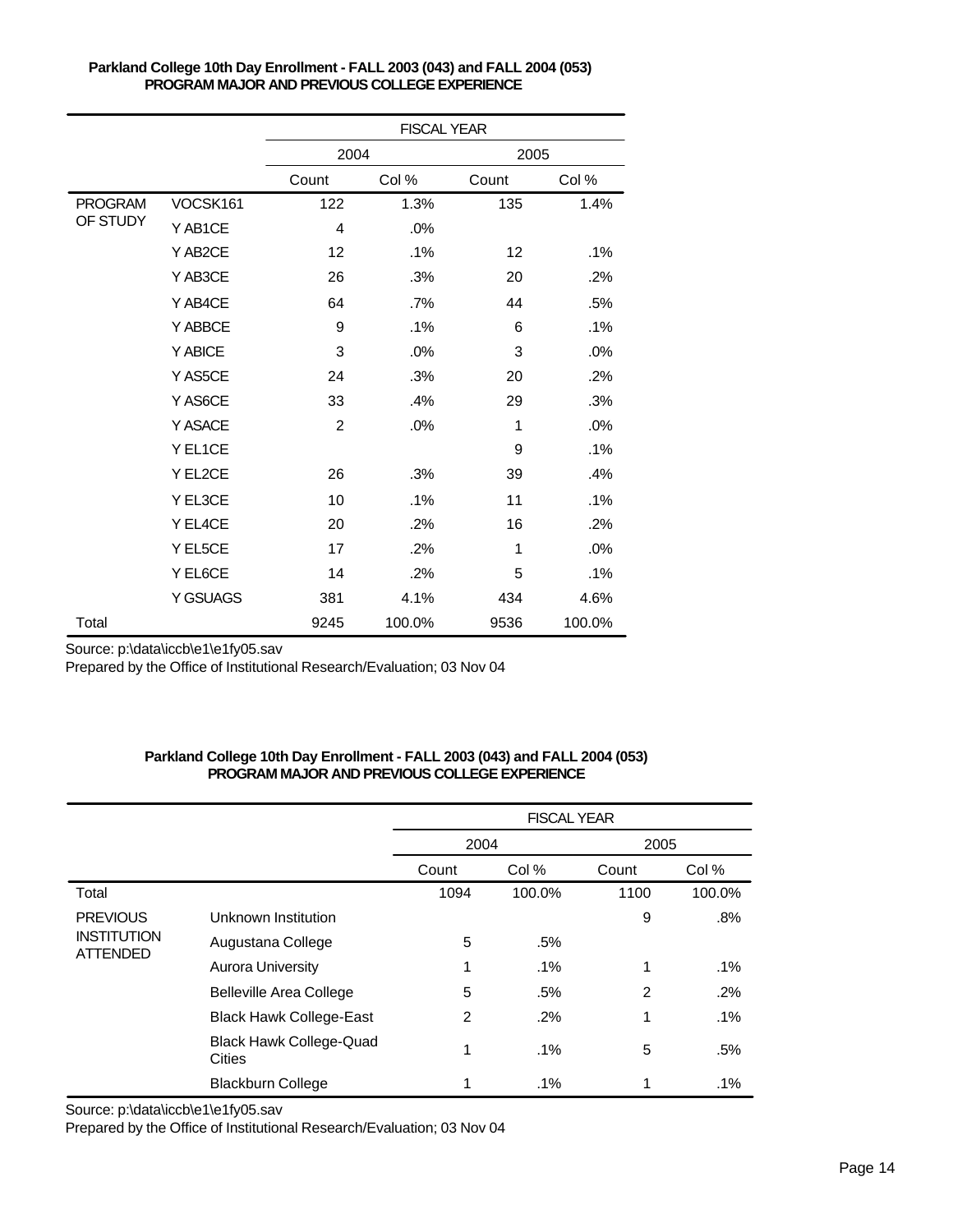|                                       |                                             | <b>FISCAL YEAR</b> |       |                |        |
|---------------------------------------|---------------------------------------------|--------------------|-------|----------------|--------|
|                                       |                                             | 2004               |       | 2005           |        |
|                                       |                                             | Count              | Col % | Count          | Col %  |
| <b>PREVIOUS</b>                       | <b>Bradley University</b>                   | 3                  | .3%   | $\overline{4}$ | .4%    |
| <b>INSTITUTION</b><br><b>ATTENDED</b> | Carl Sandburg College                       | $\overline{7}$     | .6%   | 3              | .3%    |
|                                       | <b>Chicago State University</b>             | 6                  | .5%   | 3              | .3%    |
|                                       | City Colleges of Chicago                    |                    |       | 1              | .1%    |
|                                       | College of DuPage                           | 12                 | 1.1%  | 10             | .9%    |
|                                       | College of Lake County                      | 9                  | .8%   | 9              | .8%    |
|                                       | College of St. Francis                      | 1                  | .1%   | 3              | .3%    |
|                                       | Columbia College                            | 1                  | .1%   | 1              | .1%    |
|                                       | Concordia College                           | 1                  | .1%   | 1              | .1%    |
|                                       | Danville Area Comm.<br>College              | 34                 | 3.1%  | 33             | 3.0%   |
|                                       | <b>DePaul University</b>                    |                    |       | 1              | .1%    |
|                                       | DeVry Institute of<br>Technology - Chicago  |                    |       | 1              | .1%    |
|                                       | <b>East-West University</b>                 | $\mathbf{1}$       | .1%   | 1              | .1%    |
|                                       | <b>Eastern Illinois University</b>          | 26                 | 2.4%  | 21             | 1.9%   |
|                                       | <b>Elgin Community College</b>              | 3                  | .3%   | 4              | .4%    |
|                                       | <b>Elmhurst College</b>                     | 1                  | .1%   |                |        |
|                                       | Eureka College                              | $\overline{2}$     | .2%   | 3              | .3%    |
|                                       | <b>Governors State University</b>           |                    |       | $\overline{2}$ | .2%    |
|                                       | Greenville College                          | 1                  | .1%   | $\overline{c}$ | $.2\%$ |
|                                       | Harold Washington<br>College (Loop College) | 1                  | .1%   | 6              | .5%    |
|                                       | Harry S Truman College                      |                    |       | 1              | .1%    |
|                                       | <b>Highland Community</b><br>College        | $\overline{2}$     | .2%   | 3              | .3%    |
|                                       | Illinois Benedictine<br>College             | $\overline{c}$     | .2%   | 1              | .1%    |
|                                       | Illinois Central College                    | 16                 | 1.5%  | 18             | 1.6%   |
|                                       | <b>Illinois College</b>                     |                    |       | 3              | .3%    |
|                                       | Illinois Eastern Comm.<br>Colleges          | 10                 | .9%   | 11             | 1.0%   |
|                                       | Illinois Inst. of Technology                | $\mathbf{1}$       | .1%   | 1              | .1%    |
|                                       | <b>Illinois State University</b>            | 27                 | 2.5%  | 25             | 2.3%   |
|                                       | Illinois Valley Comm.<br>College            | $\overline{7}$     | .6%   | 3              | .3%    |
|                                       | Illinois Wesleyan<br>University             | $\overline{2}$     | .2%   | 4              | .4%    |

Source: p:\data\iccb\e1\e1fy05.sav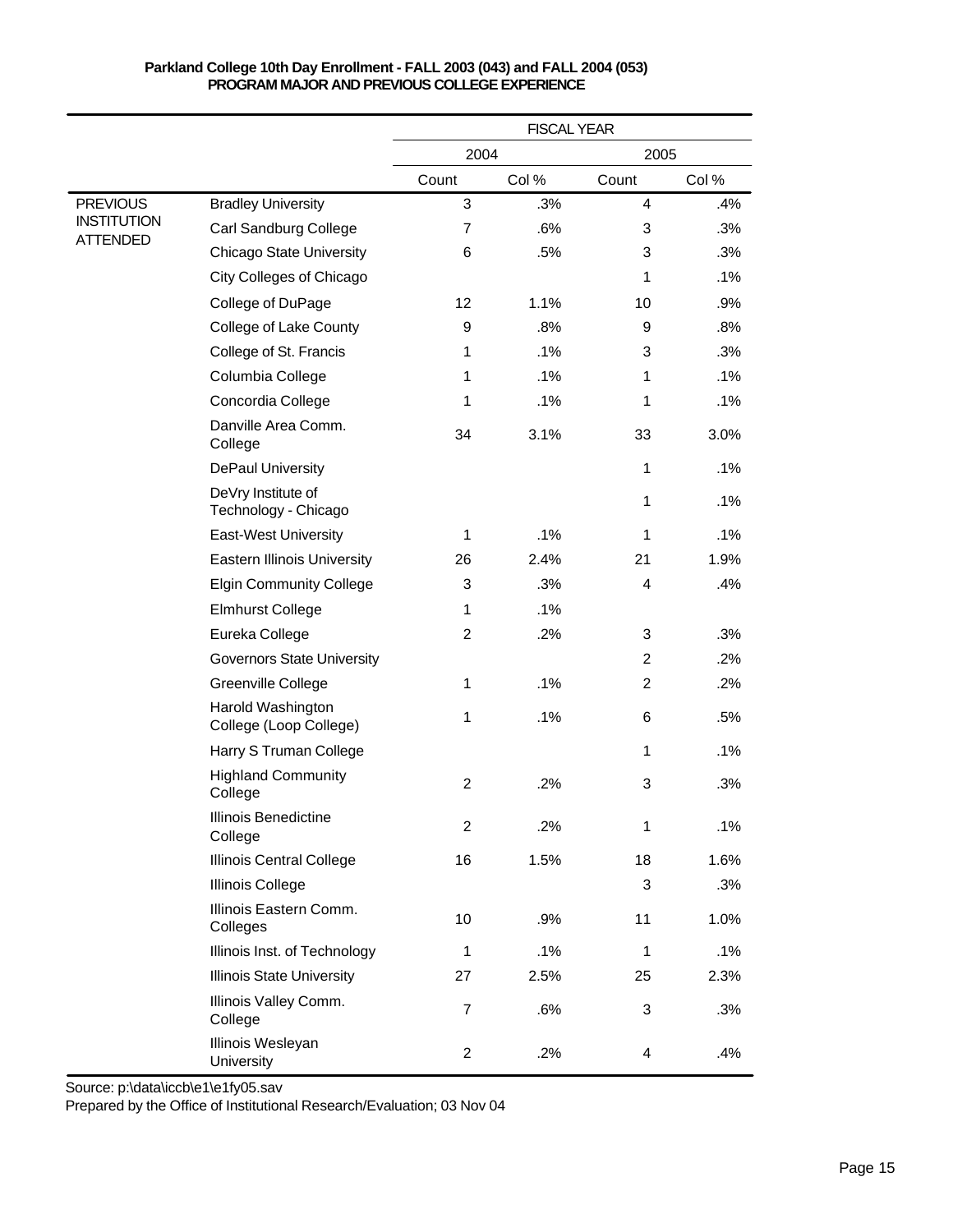|                                       |                                                    | <b>FISCAL YEAR</b> |       |                |       |
|---------------------------------------|----------------------------------------------------|--------------------|-------|----------------|-------|
|                                       |                                                    | 2004               |       | 2005           |       |
|                                       |                                                    | Count              | Col % | Count          | Col % |
| <b>PREVIOUS</b><br><b>INSTITUTION</b> | International Academy of<br>Merchandise and Design | $\mathbf 1$        | .1%   |                |       |
| <b>ATTENDED</b>                       | John A. Logan College                              | 6                  | .5%   | 1              | .1%   |
|                                       | John Wood Community<br>College                     | 1                  | .1%   | 3              | .3%   |
|                                       | Joliet Junior College                              | $\overline{7}$     | .6%   | 5              | .5%   |
|                                       | Judson College                                     | $\overline{2}$     | .2%   |                |       |
|                                       | Kankakee Community<br>College                      | 21                 | 1.9%  | 15             | 1.4%  |
|                                       | Kaskaskia College                                  | 3                  | .3%   | 4              | .4%   |
|                                       | Kennedy-King College                               |                    |       | 1              | .1%   |
|                                       | Kishwaukee College                                 | 3                  | .3%   | 5              | .5%   |
|                                       | Knox College                                       | 1                  | .1%   | 1              | .1%   |
|                                       | Lake Forest College                                | $\overline{2}$     | .2%   |                |       |
|                                       | Lake Land College                                  | 37                 | 3.4%  | 35             | 3.2%  |
|                                       | Lewis & Clark Community<br>College                 | $\overline{2}$     | .2%   | 1              | .1%   |
|                                       | Lewis University                                   |                    |       | 1              | .1%   |
|                                       | Lincoln College                                    | 5                  | .5%   | $\overline{7}$ | .6%   |
|                                       | Lincoln Land Comm.<br>College                      | 17                 | 1.6%  | 22             | 2.0%  |
|                                       | Lincoln Trail College                              | $\overline{2}$     | .2%   |                |       |
|                                       | MacMurray College                                  | 3                  | .3%   | 3              | .3%   |
|                                       | Malcolm X College                                  | 3                  | .3%   |                |       |
|                                       | <b>McHenry County College</b>                      | $\overline{7}$     | .6%   | $\overline{2}$ | .2%   |
|                                       | McKendree College                                  | 1                  | .1%   |                |       |
|                                       | Midstate College                                   | $\overline{2}$     | .2%   |                |       |
|                                       | <b>Millikin University</b>                         | 5                  | .5%   | 6              | .5%   |
|                                       | Monmouth College                                   | 3                  | .3%   | 1              | .1%   |
|                                       | Moraine Valley Comm.<br>College                    | 9                  | .8%   | 8              | .7%   |
|                                       | <b>National College</b><br>Education               |                    |       | 1              | .1%   |
|                                       | North Central College                              | 1                  | .1%   |                |       |
|                                       | North Park Coll. & Theol.<br>Seminary              | 1                  | .1%   | 1              | .1%   |
|                                       | Northeastern Illinois<br>University                | 1                  | .1%   | 1              | .1%   |
|                                       | Northern Illinois University                       | 9                  | .8%   | $\overline{7}$ | .6%   |

Source: p:\data\iccb\e1\e1fy05.sav Prepared by the Office of Institutional Research/Evaluation; 03 Nov 04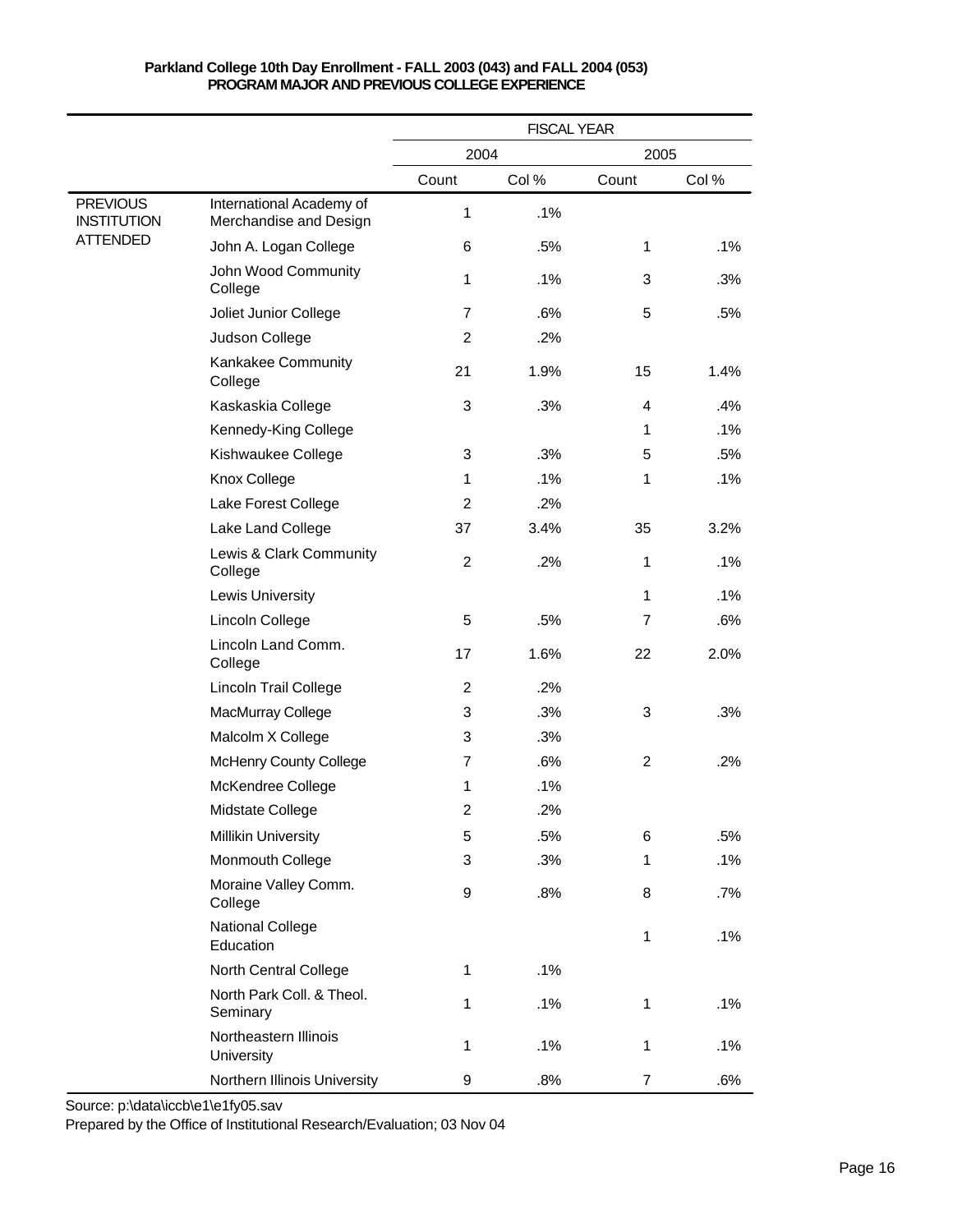#### 2 .2% 3 .3% 9 .8% 1 .1% 3 .3% 2 .2% 1 .1% 1 .1% 1 .1% 3 .3% 8 .7% 1 .1% 2 .2% 1 .1% 3 .3% 6 .5% 26 2.4% 22 2.0% 2 .2% 1 .1% 5 .5% 10 .9% 1 .1% 2 .2% 1 .1% 1 .1% 1 .1% 22 2.0% 28 2.5% 8 .7% 9 .8% 6 .5% 6 .5% 1 .1% 3 .3% 1 .1% 1 .1% 1 .1% 2 .2% 3 .3% 4 .4% 6 .5% 6 .5% 4 .4% 2 .2% 231 21.1% 229 20.8% 1 .1% 1 .1% Northwestern University Oakton Community College Olive-Harvey College Olivet Nazarene College Olney Central College Prairie State College Quincy College Rend Lake College Richard J. Daley College Richland Community College Robert Morris College Rock Valley College Rosary College Sauk Valley Community College School of the Art Institute of Chi Shawnee Community College SIU Carbondale SIU Edwardsville South Suburban College of Cook County (Thornton **Community** Southeastern Illinois College Spoon River College Springfield College in Illinois St. Augustine College St. Xavier College Triton College U of I - Chicago U of I - Springfield (Sangamon State University) U of I - Urbana University of Chicago **PREVIOUS** INSTITUTION ATTENDED Count Col % 2004 Count Col % 2005 FISCAL YEAR

# **Parkland College 10th Day Enrollment - FALL 2003 (043) and FALL 2004 (053) PROGRAM MAJOR AND PREVIOUS COLLEGE EXPERIENCE**

Source: p:\data\iccb\e1\e1fy05.sav Prepared by the Office of Institutional Research/Evaluation; 03 Nov 04